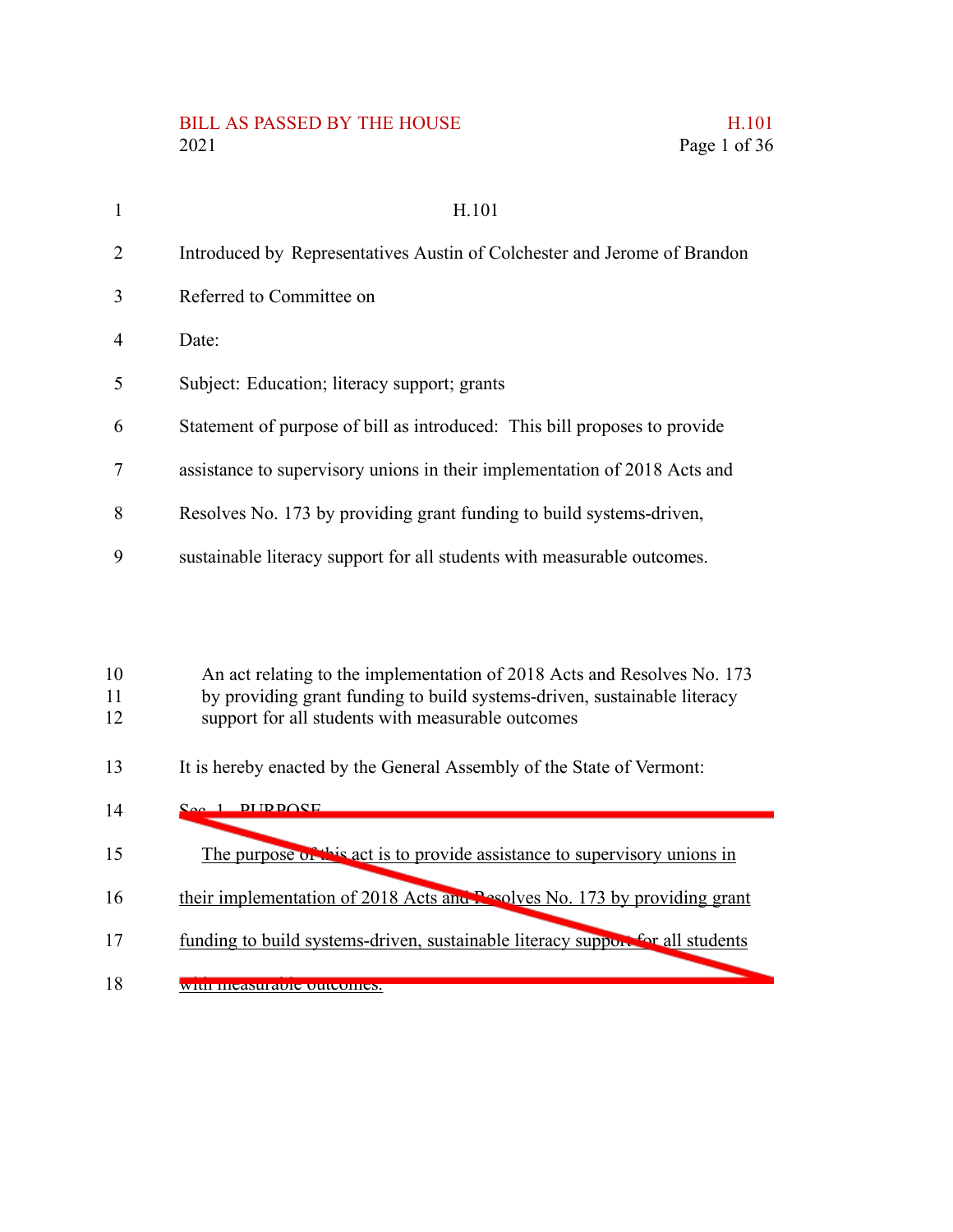| 1  | $S_{\alpha\alpha}$ $\alpha$ EINDINGS                                         |
|----|------------------------------------------------------------------------------|
| 2  | () In 2016 Acts and Resolves No. 148, the General Assembly directed the      |
| 3  | Agency of Education to contract with a consulting firm to review current     |
| 4  | practices and recommend best practices for the delivery of special education |
| 5  | services in school districts. The Agency of Education contracted with the    |
| 6  | District Managemen Group, which issued in November 2017 its report           |
| 7  | entitled "Expanding and Strengthening Best-Practice Supports for Students    |
| 8  | who Struggle" (Report).                                                      |
| 9  | (b) This Report made the following five recommendations on best              |
| 10 | practices for the delivery of special equation services:                     |
| 11 | (1) ensure core instruction meets no ost needs of most students;             |
| 12 | (2) provide additional instructional time outside core subjects to           |
| 13 | students who struggle rather than providing interventions instead of core    |
| 14 | instruction;                                                                 |
| 15 | (3) ensure students who struggle receive all instruct on from highly         |
| 16 | skilled teachers;                                                            |
| 17 | (4)<br>create or strengthen a systems-wide approach to supporting positive   |
| 18 | student behaviors based on expert support; and                               |
| 19 | (5) provide specialized instruction from skilled and trained experts to      |
| 20 | students with more intensive needs.                                          |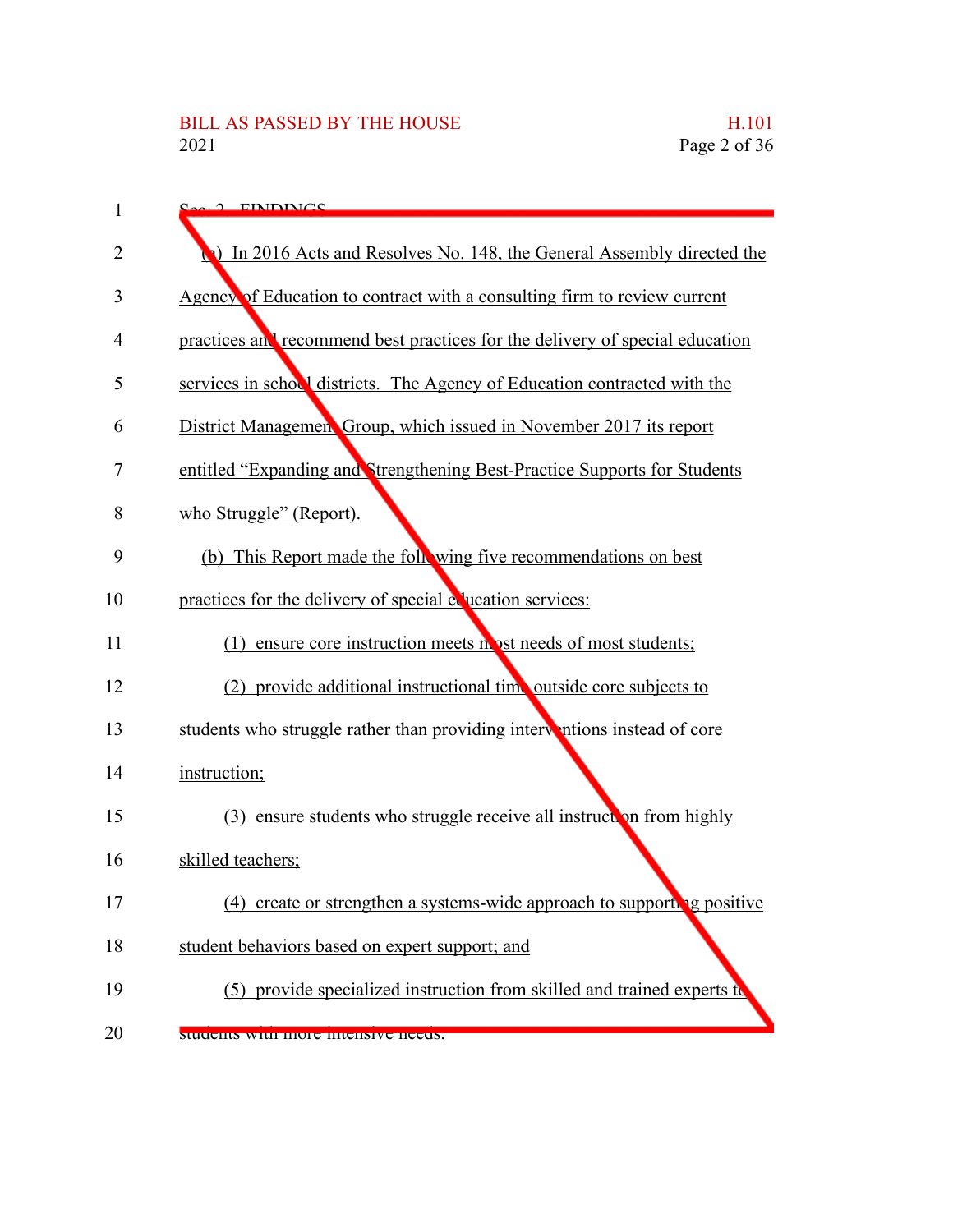| 1  | (c) In engeting 2018, Acts and Resolves No. 173, the General Assembly's           |
|----|-----------------------------------------------------------------------------------|
| 2  | goal was to enhance the effectiveness, availability, and equity of services       |
| 3  | provided to all students who require additional support in Vermont's school       |
| 4  | districts, recognizing that changing the models for delivery of services and      |
| 5  | funding for students who require additional support is a significant change for   |
| 6  | school systems and their constituencies, and that they will require time and      |
| 7  | assistance in making nevessary accommodations.                                    |
| 8  | (d) In Act 173, the General Assembly provided additional staff and                |
| 9  | resources to the Agency of Education to support its work with supervisory         |
| 10 | unions and schools that are transitic ning to the best practices recommended in   |
| 11 | the Report.                                                                       |
| 12 | (e) Further support for supervisory unide is and schools that are                 |
| 13 | transitioning to the best practices recommended in the Report are necessary,      |
| 14 | particularly in the area of teaching literacy to stude is in kindergarten through |
| 15 | grade 3, given that proficiency in reading is an essential foundational skill for |
| 16 | educational success. According to a paper published by the World Literacy         |
| 17 | Foundation website in April 2020 entitled "The Economic and Nocial Cost of        |
| 18 | Illiteracy: A Snapshot of Illiteracy in a Global Context," "UNESCO defines        |
| 19 | functional illiteracy as 'measured by assessing reading, writing, and             |
| 20 | mathematical skills in the various domains of social life which influence         |
| 21 | menvietuai lucituty and mscruon mto society. Trom uns perspective, incracy        |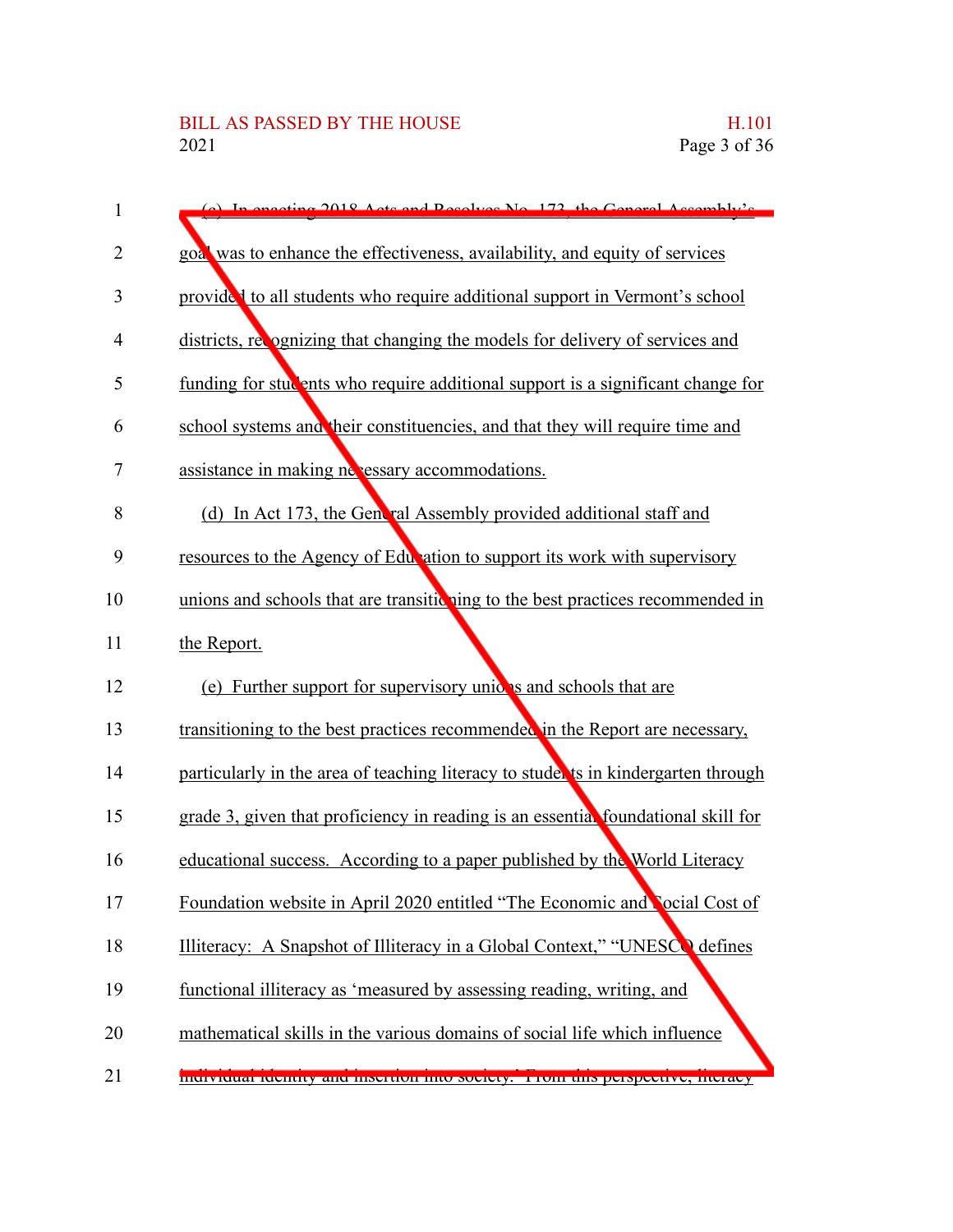| $\mathbf{1}$   | reading and writing but also the acquisition of skills                           |
|----------------|----------------------------------------------------------------------------------|
| 2              | necessary for productive performance within society."                            |
| 3              | (f) $\chi$ ecording to the 2019 assessment of reading proficiency by the         |
| $\overline{4}$ | National Assessment of Educational Progress, only 37 percent of Vermont          |
| 5              | students in four h grade were proficient in reading, and that percentage has     |
| 6              | declined from $200\sqrt{2}(39 \text{ percent})$ and $2017(43 \text{ percent})$ . |
| $\overline{7}$ | (g) Ensuring that ste dents in kindergarten through grade 3 learn to read at a   |
| 8              | proficient level advances the best practices recommended in the Report, in       |
| 9              | particular ensuring core instruction meets most needs of most students and       |
| 10             | ensuring that students who struggle receive all instruction from highly skilled  |
| 11             | teachers.                                                                        |
| 12             | (h) According to new research reported in an article published by the New        |
| 13             | York Times on June 5, 2020 entitled "Research Shows Students Falling             |
| 14             | Months Behind Due to Virus Disruptions," "by Sep ember 2020, most students       |
| 15             | will have fallen behind where they would have been if they had stayed in         |
| 16             | classrooms, with some losing the equivalent of a full year's worth of academic   |
| 17             | gains. Racial and socioeconomic achievement gaps will most hely widen            |
| 18             | because of disparities in access to computers, home internet connections and     |
| 19             | direct instructions from teachers."                                              |
| 20             | (i) According to a paper published on the Annenberg Institute at Brown           |
| 21             | University website in June 2020 charted Tropeeing the Fotential impact of        |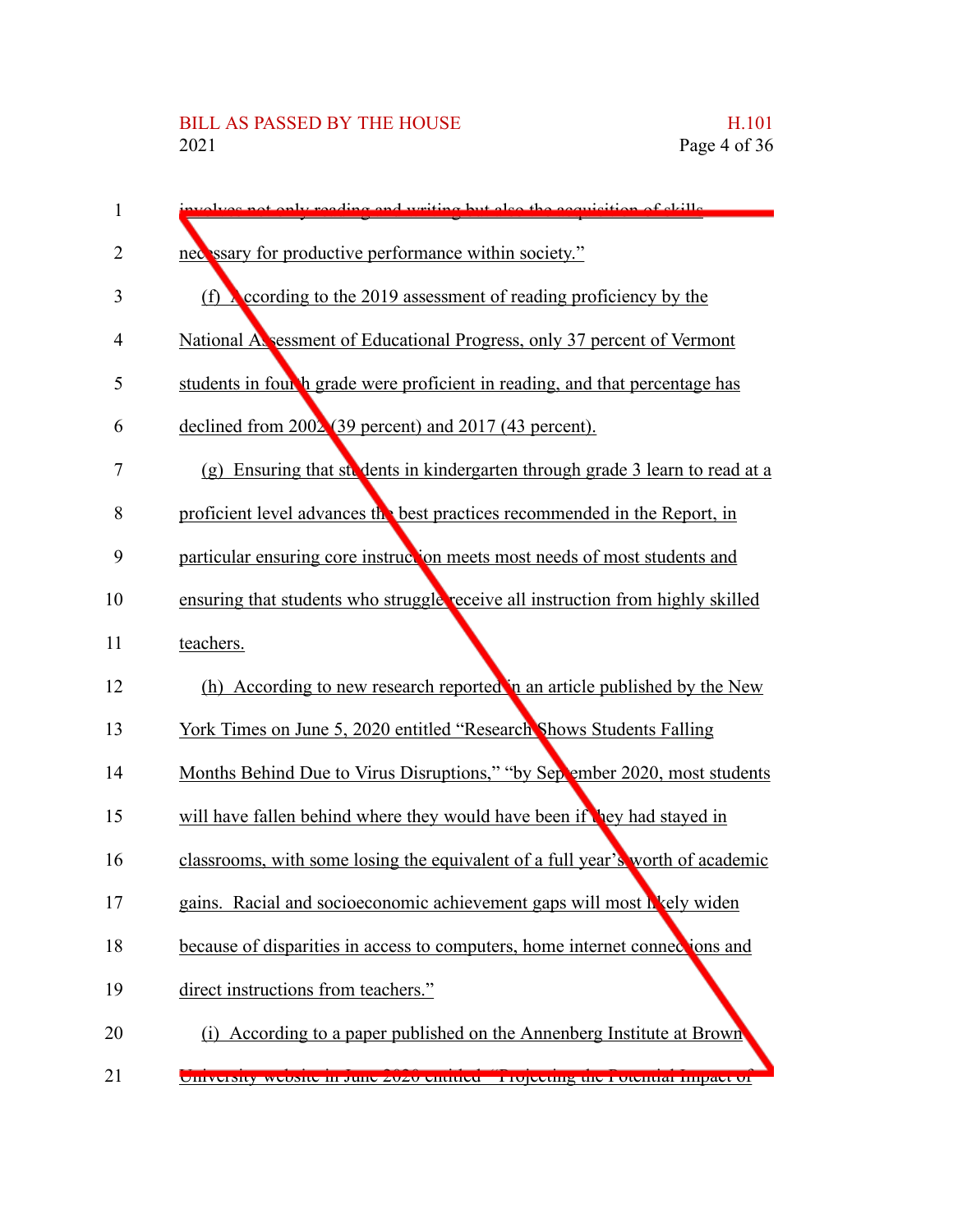| $\mathbf{1}$   | COVID 10 School Closures on Academic Achievement " "Celtudents are likely         |
|----------------|-----------------------------------------------------------------------------------|
| $\overline{2}$ | to return to school in the fall of 2020 with approximately 63-68% of the          |
| 3              | learning gain in reading relative to a typical school year and with 37-50% of     |
| 4              | the learning gains in math. However, we estimate that losing ground during        |
| 5              | COVID-19 school closures would not be universal, with the top third of            |
| 6              | students potentially making gains in reading. Thus, preparing for fall 2020       |
| 7              | educators will likely need to consider ways to support students who are           |
| 8              | academically behind and further differentiate instruction."                       |
| 9              | Sec. 3. LITERACY GRANT FROGRAM                                                    |
| 10             | (a) Definitions. As used in this vection:                                         |
| 11             | (1) "Eligible applicant" means three or more supervisory unions                   |
| 12             | applying together for the same grant under his section.                           |
| 13             | (2) "Grant" means a grant provided under this section.                            |
| 14             | (3) "Participating supervisory unions" means the supervisory unions               |
| 15             | that are applying together as an eligible applicant.                              |
| 16             | (4) "Program" means the Literacy Grant Program created by this                    |
| 17             | section.                                                                          |
| 18             | (5) "Regional leadership team" means the superintendent or lesignee of            |
| 19             | each participating supervisory union included in the grant application by the     |
| 20             | eligible applicant, and two representatives of schools within those participating |
| 21             | supervisory unions appointed by the supermichaem.                                 |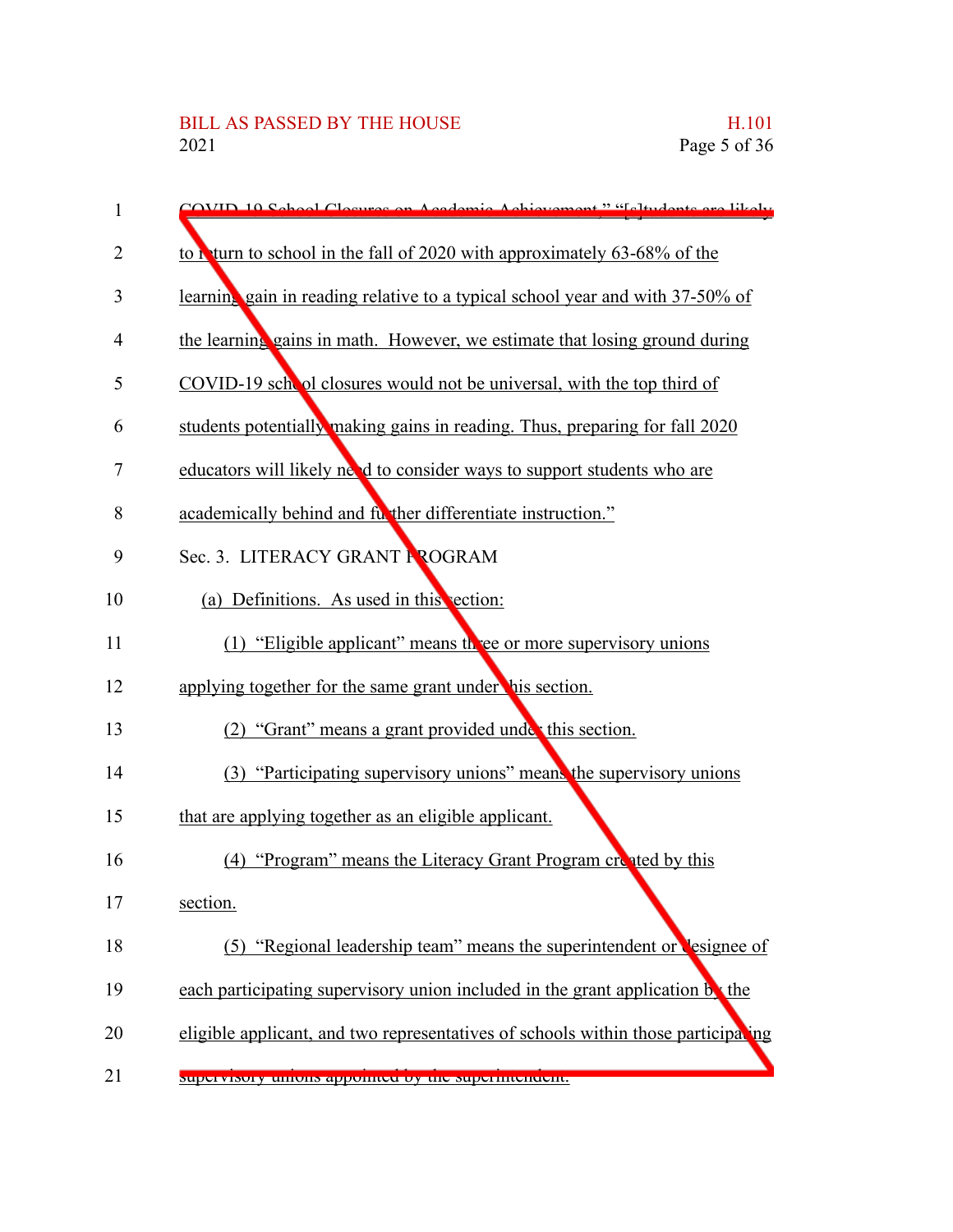| 1              | (h) Dragram greation and grant outhorization                                       |
|----------------|------------------------------------------------------------------------------------|
| $\overline{2}$ | (1) The Literacy Grant Program is created to enable supervisory unions             |
| 3              | to work together in a sustained and targeted manner to adopt best practices in     |
| 4              | teaching lite acy instruction to students in kindergarten through grade three.     |
| 5              | In recognition that literacy proficiency is a foundational learning skill, this    |
| 6              | program is designed to assist supervisory unions implement 2018 Acts and           |
| 7              | Resolves No. 173 by providing students with the literacy instruction necessary     |
| 8              | to ensure that core instruction to the extent practicable, is designed to          |
| 9              | differentiate between students' different learning styles and abilities and that   |
| 10             | students who are not attaining grade wel benchmarks are identified and             |
| 11             | instruction is delivered by master teachers experienced in the advancement of      |
| 12             | the targeted grade level skills and understanding. Subject to the terms of the     |
| 13             | program, grants shall be awarded to eligible apply ants for two consecutive        |
| 14             | years.                                                                             |
| 15             | The Agency of Education shall inform supervise v unions of the<br>(2)              |
| 16             | availability of grants under this act and provide technical assistance to eligible |
| 17             | applicants in applying for these funds. The Agency of Education shall also         |
| 18             | advise supervisory unions of other sources of funding that may be avan able to     |
| 19             | advance the purpose of this act.                                                   |
| 20             | (v) Application for, and approval of, grant funding.                               |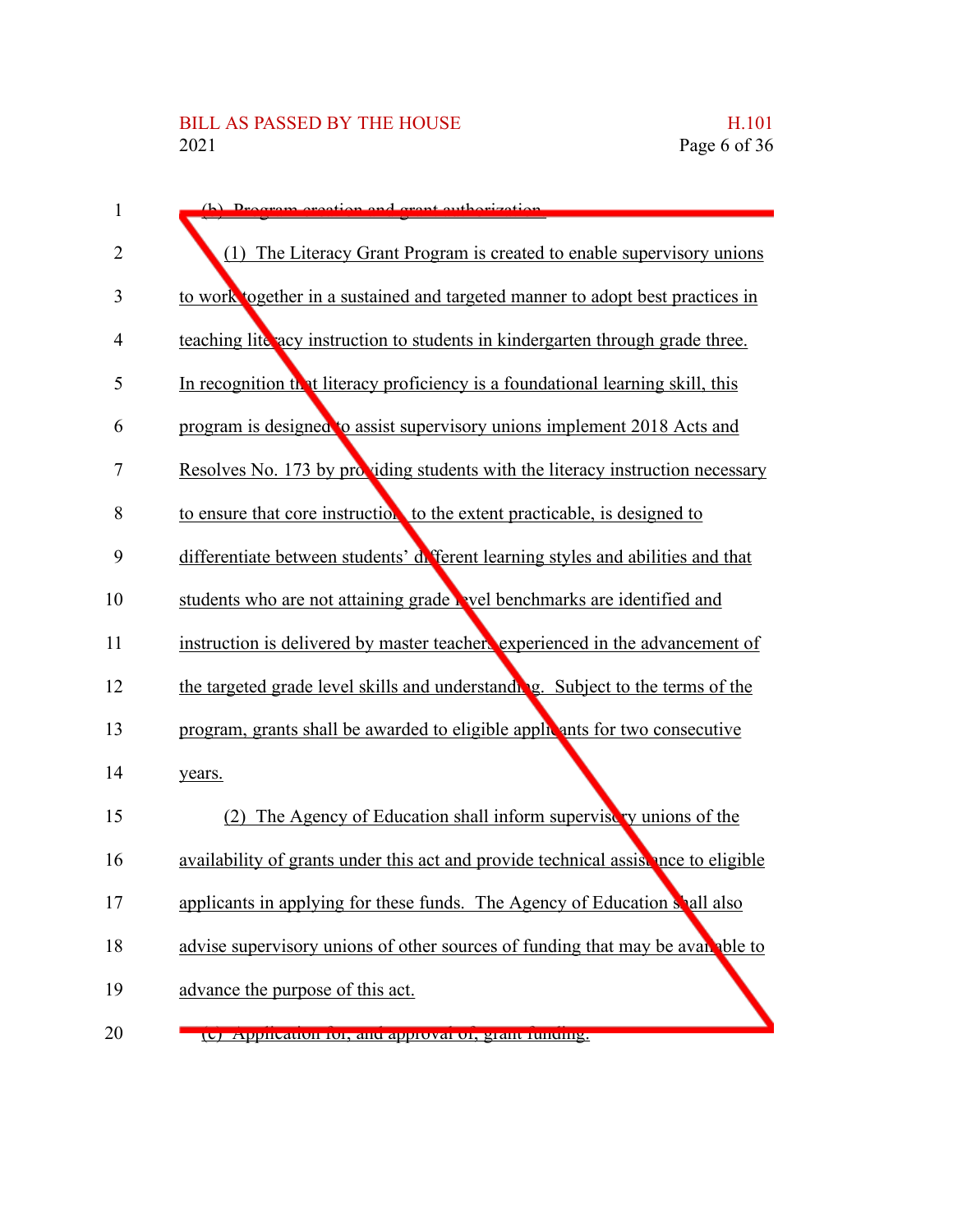| $\mathbf{1}$ | $(1)$ On or before July 15, 2021, the Agency of Education shall develop       |
|--------------|-------------------------------------------------------------------------------|
| 2            | the pplication for the grant program and post the application on the Agency's |
| 3            | website.                                                                      |
| 4            | $(2)$ T e application for the grant shall include:                            |
| 5            | (A) the members of the eligible applicant's regional leadership team          |
| 6            | and a description of its governance structure;                                |
| 7            | (B) the person <b>r</b> persons who will disperse the grant funds among       |
| 8            | the participating supervisory unions, a description of the fiscal controls to |
| 9            | ensure proper accounting of these funds, and the eligible applicant's program |
| 10           | budget;                                                                       |
| 11           | (C) the literacy indicators and obtcomes the eligible applicant seeks         |
| 12           | to improve, which shall include each of phonomic awareness, phonics, reading  |
| 13           | fluency, vocabulary, and comprehension, and any ther areas of current best    |
| 14           | practices in teaching literacy;                                               |
| 15           | (D) the priority problems of practice in teaching and improving               |
| 16           | literacy outcomes, including shared problems of practice across the           |
| 17           | participating supervisory unions;                                             |
| 18           | (E) the eligible applicant's plan for improving literacy teaching and         |
| 19           | outcomes, including how the proposed plan will strengthen the applicant's     |
| 20           | process towards ensuring that.                                                |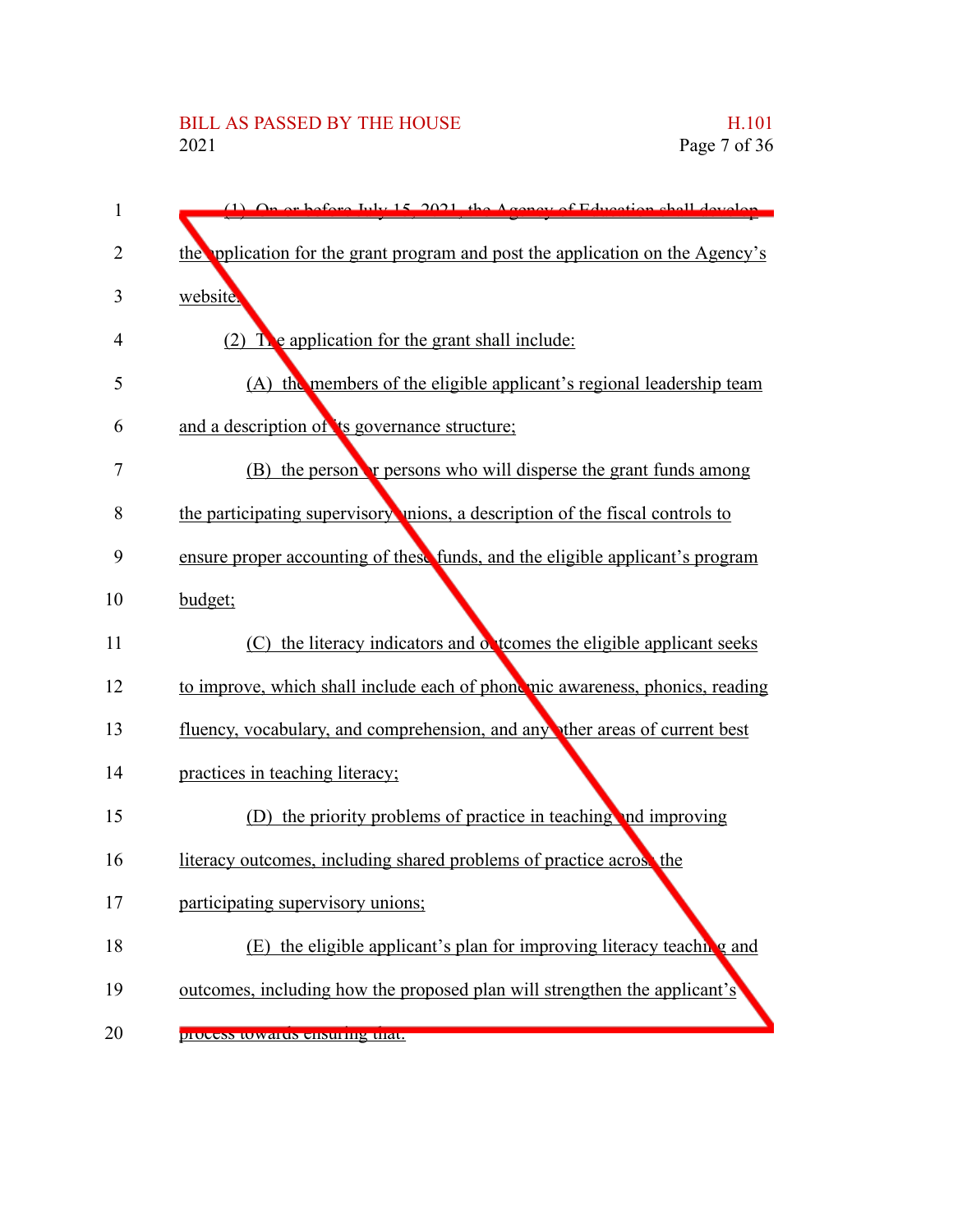## BILL AS PASSED BY THE HOUSE H.101<br>2021 Page 8 of 36

| $\mathbf{1}$   | core literacy instruction is designed to the extent practicable                          |
|----------------|------------------------------------------------------------------------------------------|
| 2              | to differentiate between students' different learning styles and abilities; and          |
| 3              | (ii) students who are not attaining grade level benchmarks are                           |
| $\overline{4}$ | identified and that instruction is delivered by master teachers experienced in           |
| 5              | the advancement of the targeted grade level skills and understanding;                    |
| 6              | (F) how the eligible applicant will implement its plan for literacy                      |
| 7              | teaching and outcomes and a description of how it will achieve the purpose of            |
| 8              | this act;                                                                                |
| 9              | (G) how literacy results and outcomes will be measured and                               |
| 10             | reported;                                                                                |
| 11             | (H) how the eligible applicant will improve its tier 1 education under                   |
| 12             | 16 V.S.A. § 2902 through this process; and                                               |
| 13             | (I) how systems and processes developed through the grant funding                        |
| 14             | will be sustained.                                                                       |
| 15             | (3) The Agency shall develop application scoring criteria consistent                     |
| 16             | with subdivisions $(2)(A)$ –(I) of this subsection (c). On or before July 31,            |
| 17             | 2021, the Agency shall send a copy of the grant application and scoring                  |
| 18             | criteria, review process, and selection criteria to the House and Senate                 |
| 19             | Committees on Education.                                                                 |
| 20             | (4) Eligible applicants shall submit applications for grant funding to<br>$\mathbf{h}$ e |
| 21             | Agency of Education, which shall fevrew those applications.                              |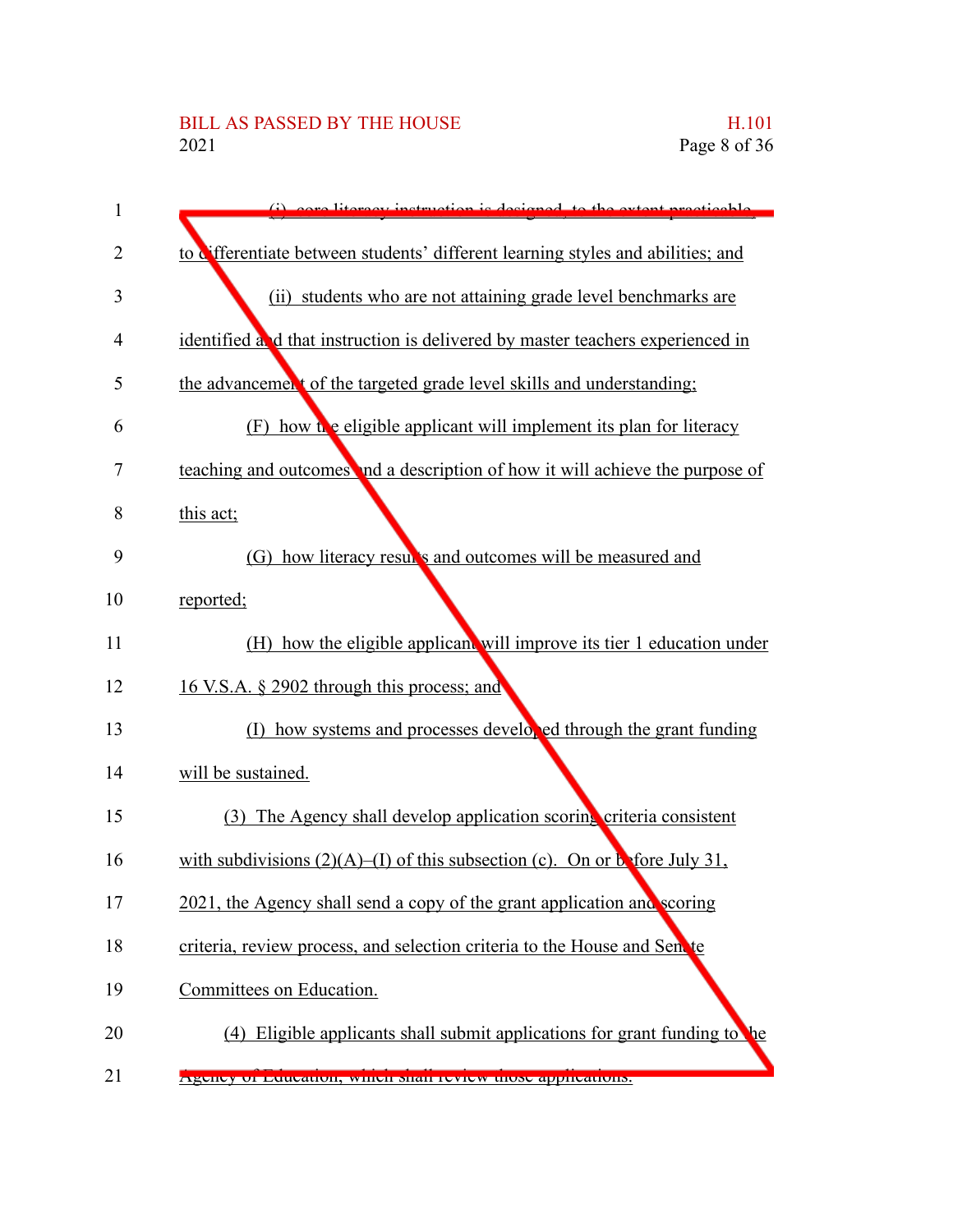| $\mathbf{1}$   | Following the englication review process the<br>Agonov shall recommend           |
|----------------|----------------------------------------------------------------------------------|
| $\overline{2}$ | applications to the Secretary for funding based on the review scores, funding    |
| 3              | dollars vailable, and the Agency's view of the applicant's need for literacy     |
| $\overline{4}$ | instructional support as compared with other applicants. The Secretary shall     |
| 5              | make the final <b>t</b> rant funding determination.                              |
| 6              | (5) Based on the Secretary's determination, the Agency of Education              |
| 7              | shall, on or before September 1, 2021, award the first year of grant funding, up |
| 8              | to \$100,000.00 per application, to successful applicants. The amount of this    |
| 9              | funding shall be based on the a plicant's proposed budget, total availability of |
| 10             | funds, and the applicant's need for terracy instructional support as compared    |
| 11             | with other applicants. If the amount appropriated for this purpose is            |
| 12             | insufficient to fully fund the grants under that section, then the grant amounts |
| 13             | that are awarded shall be prorated.                                              |
| 14             | (6) The Agency of Education shall, on or below September 1, 2022,                |
| 15             | award the second year of grant funding of up to \$100,000.00 per eligible        |
| 16             | applicant. The amount of this funding shall be based on the applicant's          |
| 17             | proposed budget, total availability of funds, and the Secretary's assessment of  |
| 18             | the eligible applicant's progress towards implementing its action plan to        |
| 19             | improve literacy teaching and outcomes under subdivision $(2)(F)$ of this        |
| 20             | subsection. The Secretary may deny or reduce second-year grant funding n         |
| 21             | the Secretary muus that the appheant has made msumolent progress towards         |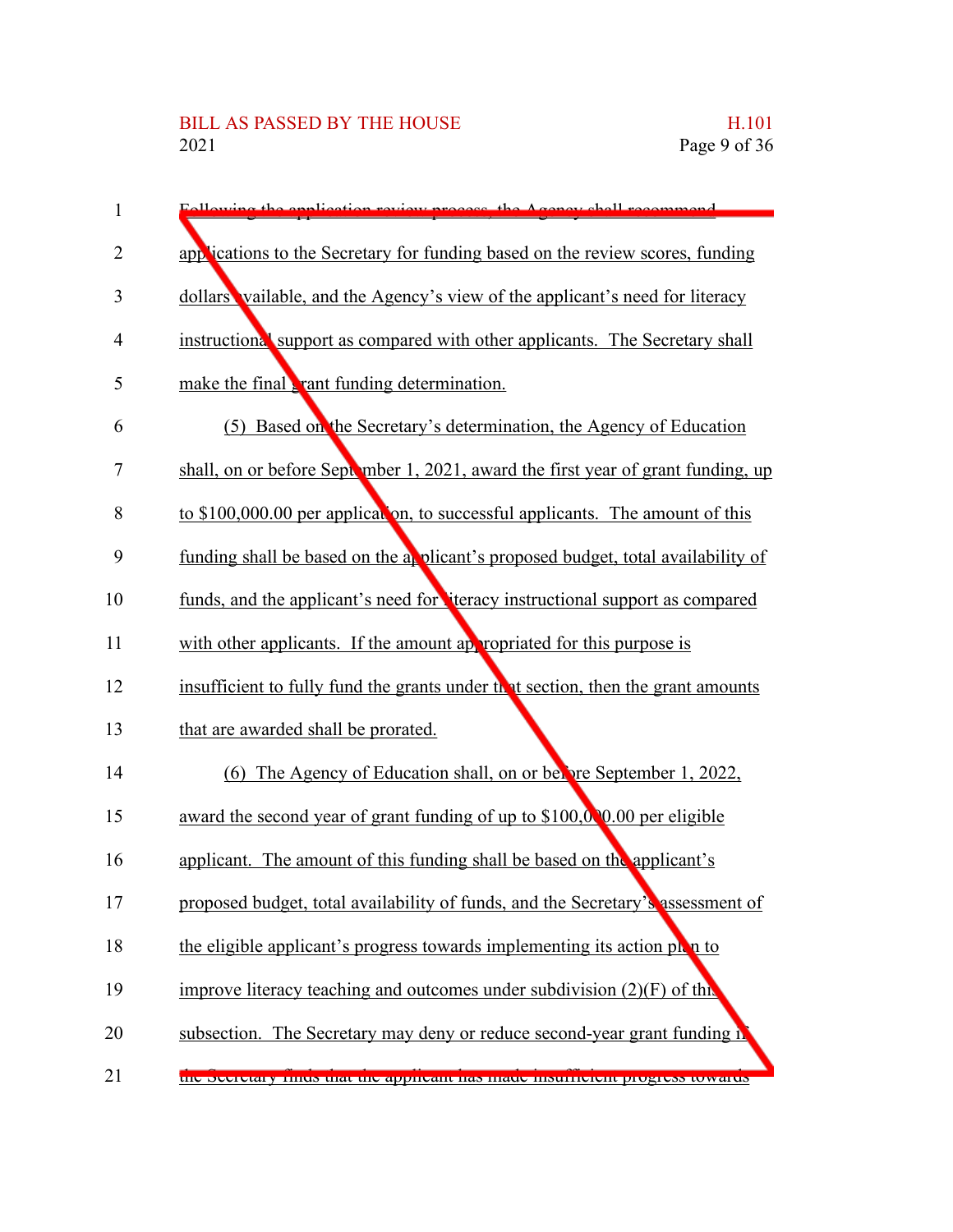## BILL AS PASSED BY THE HOUSE H.101 Page 10 of 36

| 1  | oction plan If the amount of                                                          |
|----|---------------------------------------------------------------------------------------|
| 2  | instribut ficient to fully fund the grants under that section, then the grant amounts |
| 3  | that are warded shall be prorated.                                                    |
| 4  | (d) Use f grant funds.                                                                |
| 5  | (1) Grant funds shall be used to:                                                     |
| 6  | $(A)$ estable to the eligible applicant's regional leadership team and its            |
| 7  | governance structure;                                                                 |
| 8  | (B) implement the ligible applicant's action plan to improve literacy                 |
| 9  | teaching and outcomes under subvivision $(c)(2)(F)$ of this section; and              |
| 10 | (C) measure the literacy results and outcomes under subdivision                       |
| 11 | $(c)(2)(G)$ of this section.                                                          |
| 12 | (2) Grant funds may be used to:                                                       |
| 13 | (A) build literacy instructional leadership capacity to lead the                      |
| 14 | improvement of the quality of literacy teaching and for the improvement of            |
| 15 | student learning;                                                                     |
| 16 | (B) implement an instructional coaching model, as described in the                    |
| 17 | guidelines for implementing effective coaching systems issued by the Agency           |
| 18 | of Education in March 2016 (Coaching Guidelines);                                     |
| 19 | (C) implement a systems' coaching model, as described in the                          |
| 20 | Coaching Culturines,                                                                  |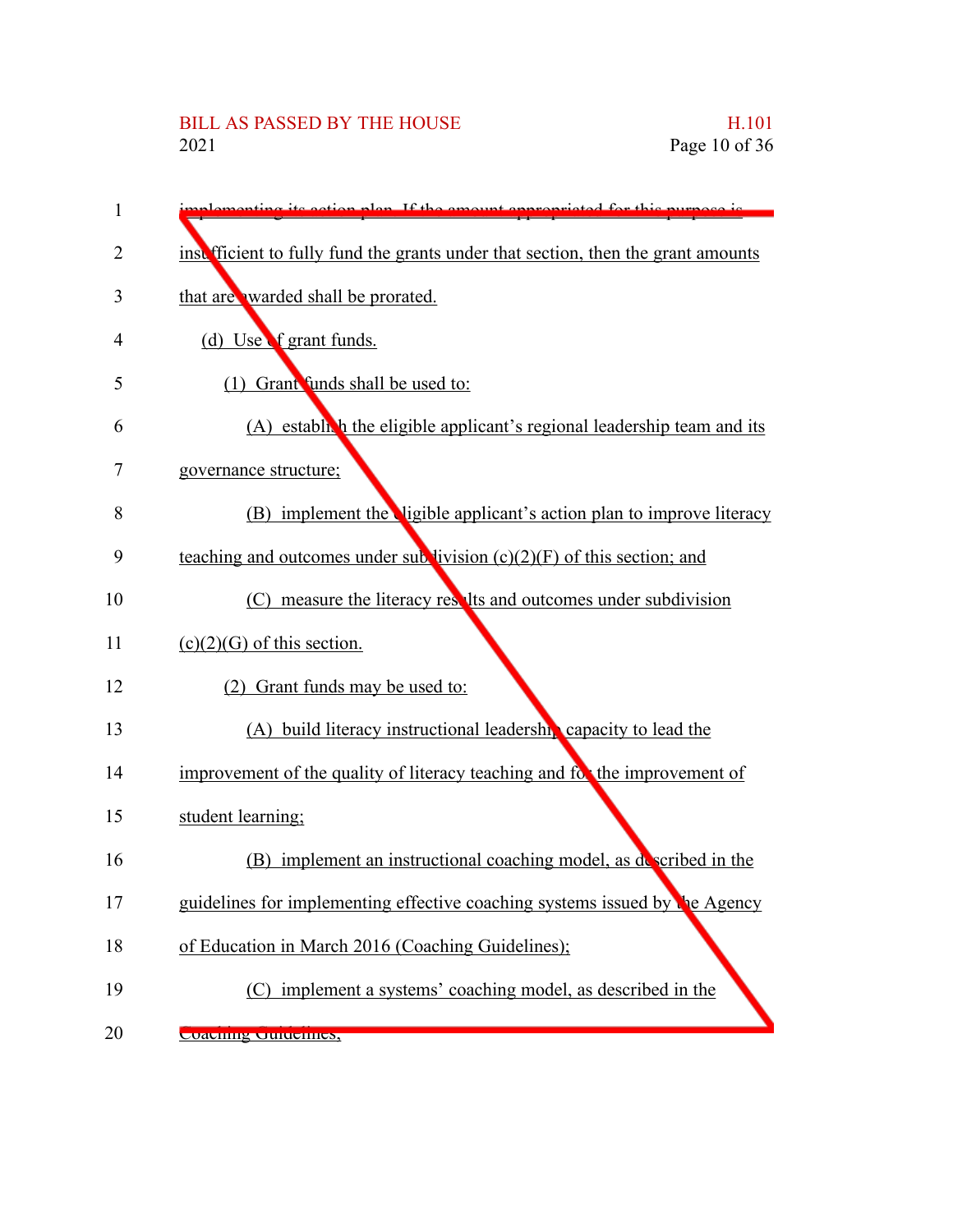| $\mathbf{1}$ | (D) cunnert educators in using collaborative data systems to promote              |
|--------------|-----------------------------------------------------------------------------------|
| 2            | con inuous improvement of literacy teaching and outcomes;                         |
| 3            | (E) provide focused training on the literacy indicators and outcomes              |
| 4            | the eligible opplicant seeks to improve, which, if offered, shall include each of |
| 5            | phonemic aware ress, phonics, reading fluency, vocabulary, and                    |
| 6            | comprehension, and my other areas of focus in teaching literacy;                  |
| 7            | employ universal design for literacy learning, which is a<br>(F)                  |
| 8            | framework to improve teaching and learning for all students based on              |
| 9            | scientific research on how people learn;                                          |
| 10           | (G) employ evidence-based tructured literacy instruction, including               |
| 11           | for students at risk for dyslexia or diagnosed with dyslexia; and                 |
| 12           | (H) employ any other proven method that builds sustainable                        |
| 13           | systemwide improvement in literacy delivery and putcomes.                         |
| 14           | Required activities shall not be duplicative of existing programs and<br>(3)      |
| 15           | activities.                                                                       |
| 16           | (4) Grant funds may be used for hiring additional staff, providing                |
| 17           | additional compensation to existing staff, or contracting with another entity or  |
| 18           | entities to aid in the implementation activities under subdivision (1) of his     |
| 19           | subsection.                                                                       |
| 20           | (c) with the cyantation, and reporting.                                           |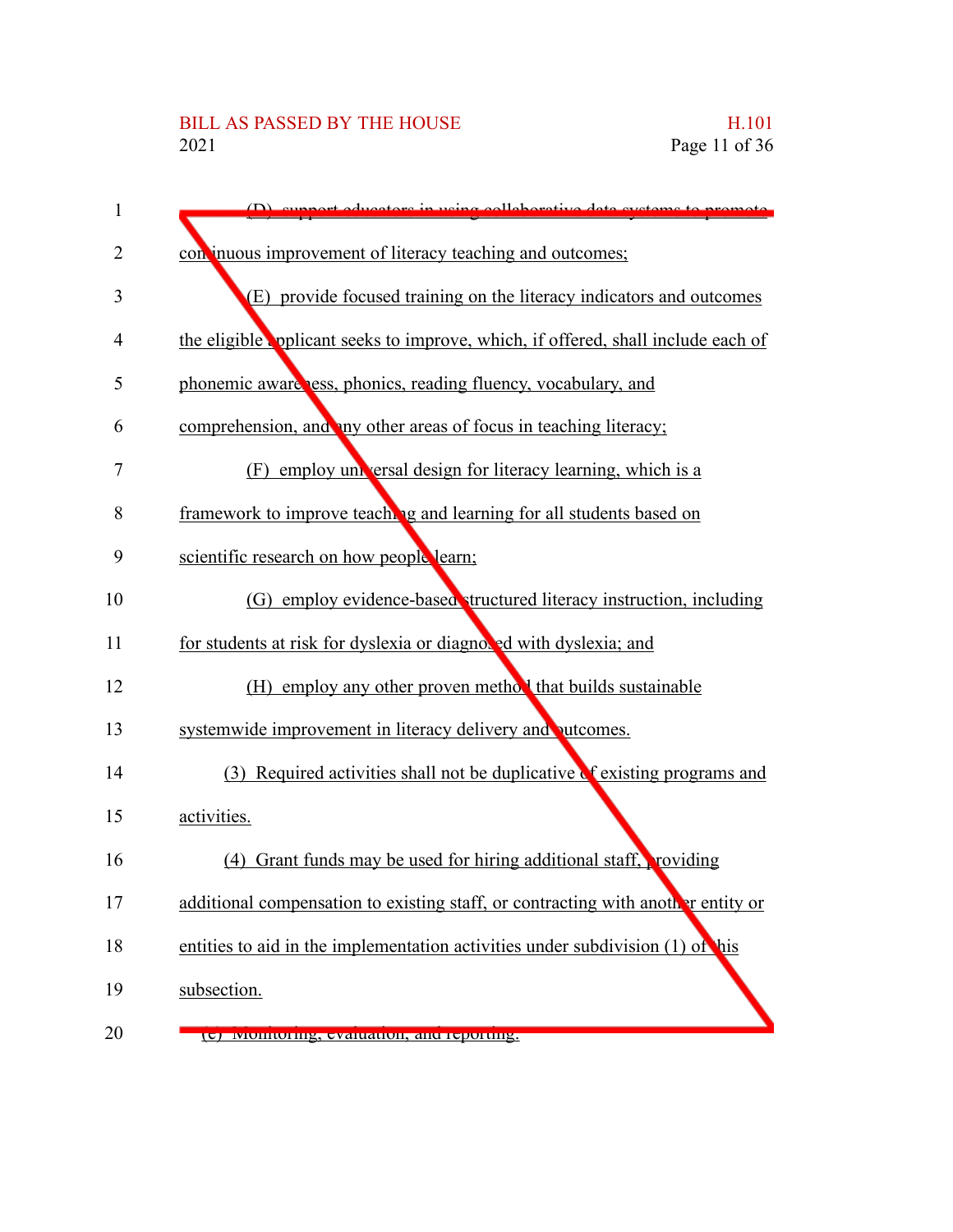| 1  | (1) Each eligible englished that receives a great under this section shall        |
|----|-----------------------------------------------------------------------------------|
| 2  | mobit it is in grades four through six who were                                   |
| 3  | identified, when they were in kindergarten through grade three, as not meeting    |
| 4  | grade level literacy benchmarks to determine if the literacy skills and           |
| 5  | understandings from the additional literacy instruction under this act have been  |
| 6  | sustained and mastered. Notwithstanding 2 V.S.A. § 20(d):                         |
| 7  | (A) on or before September 30, each eligible applicant that receives a            |
| 8  | grant under this section shall report its monitoring findings to the Agency of    |
| 9  | Education for each prior school year commencing with the 2022–2023 school         |
| 10 | year and ending with the 2029–2030 school year; and                               |
| 11 | (B) on or before December 13 of each of 2023 through 2030, the                    |
| 12 | Agency of Education shall report to the Gelleral Assembly and the Governor        |
| 13 | on the monitoring performed by eligible applicents for the prior school year,     |
| 14 | with the results collated from all reporting eligible applicants in a readily     |
| 15 | understood format and made publicly available on the Agency of Education's        |
| 16 | website.                                                                          |
| 17 | (2)<br>Not later than 30 calendar days after the one-year ann versary of          |
| 18 | receiving a grant award under this section, the eligible applicant shall submit   |
| 19 | to the Agency of Education a report that describes progress and concerts with     |
| 20 | the implementation of the eligible applicant's action plan to improve literaction |
| 21 | teaching and outcomes under subdivision (C)(Z)(P) or this seculon.                |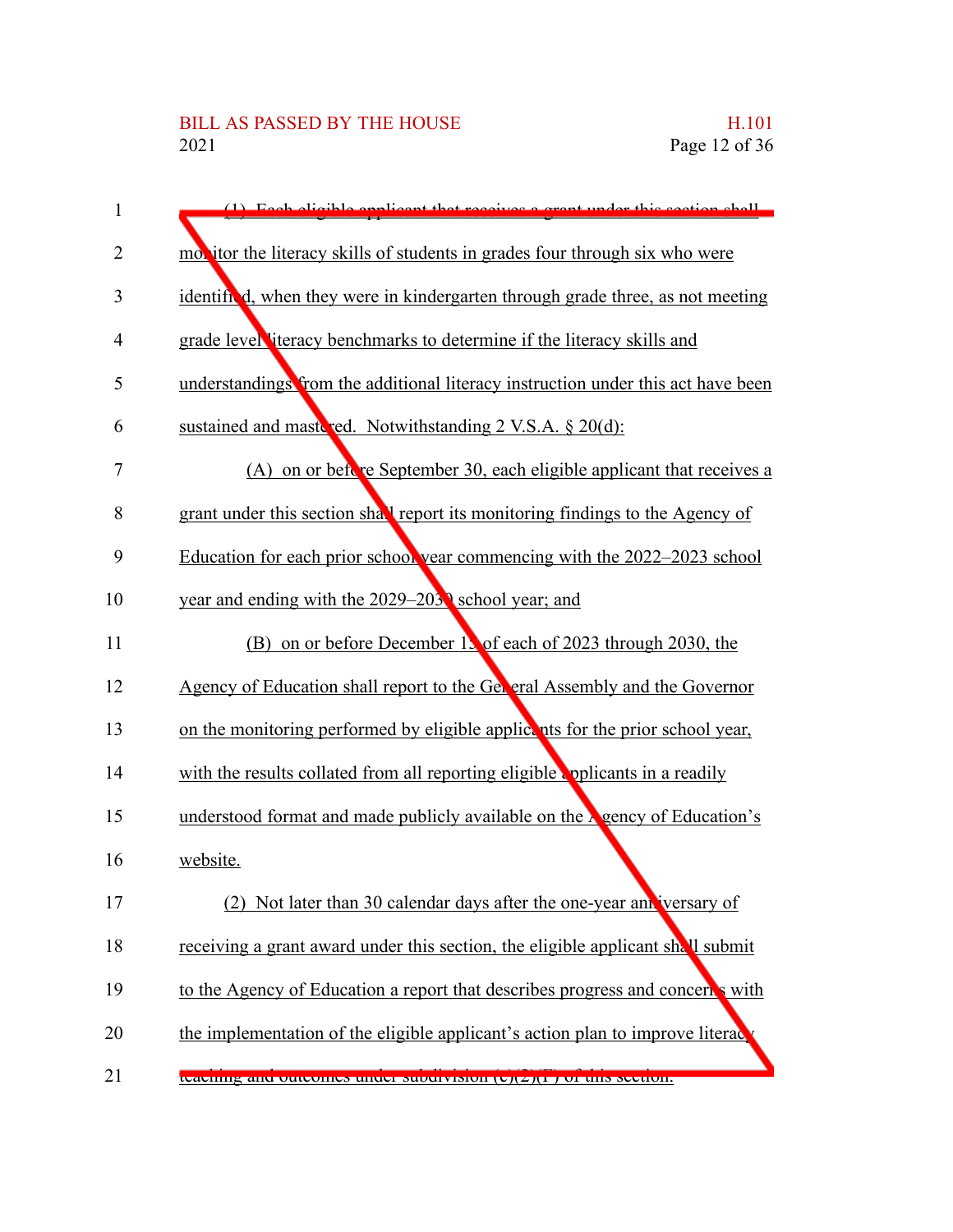| $\mathbf{1}$ | $(2)$ Notwithstanding $2 \text{ V} S$ $\Lambda$ $8.20(d)$ on or before each of Isnuary 15 |
|--------------|-------------------------------------------------------------------------------------------|
| 2            | 2024, 2027, and 2030, the Agency of Education shall report to the General                 |
| 3            | Assembly and the Governor on the overall impact of the grant program. The                 |
| 4            | report shall be made publicly available on the Agency of Education's website.             |
| 5            | Sec. 4. APPROPRIATION OF FUNDS                                                            |
| 6            | (a) Notwithstanding any provision of law to the contrary, \$800,000.00 is                 |
| 7            | appropriated from the Equation Fund to the Agency of Education for fiscal                 |
| 8            | year 2022 designated for propram grants under Sec. 3 of this act.                         |
| 9            | (b) The Agency of Education may set aside:                                                |
| 10           | (1) not more than two percent f funds for informational and technical                     |
| 11           | assistance for eligible applicants as defined under Sec. $3(a)(1)$ of this act; and       |
| 12           | (2) not more than two percent of funds for the evaluations required                       |
| 13           | under Sec. $3(f)(1)$ of this act.                                                         |
| 14           | Sec. 5. 16 V.S.A. $\S$ 261a is amended to read:                                           |
| 15           | § 261a. DUTIES OF SUPERVISORY UNION BOARD                                                 |
| 16           | (a) Duties. The board of each supervisory union shall:                                    |
| 17           | * * *                                                                                     |
| 18           | (18) Adopt a benchmark literacy assessment for all students in                            |
| 19           | kindergarten-grade three with scores that can be reported in a format                     |
| 20           | uctermined by the Secretary. The benemiark meracy assessment share include                |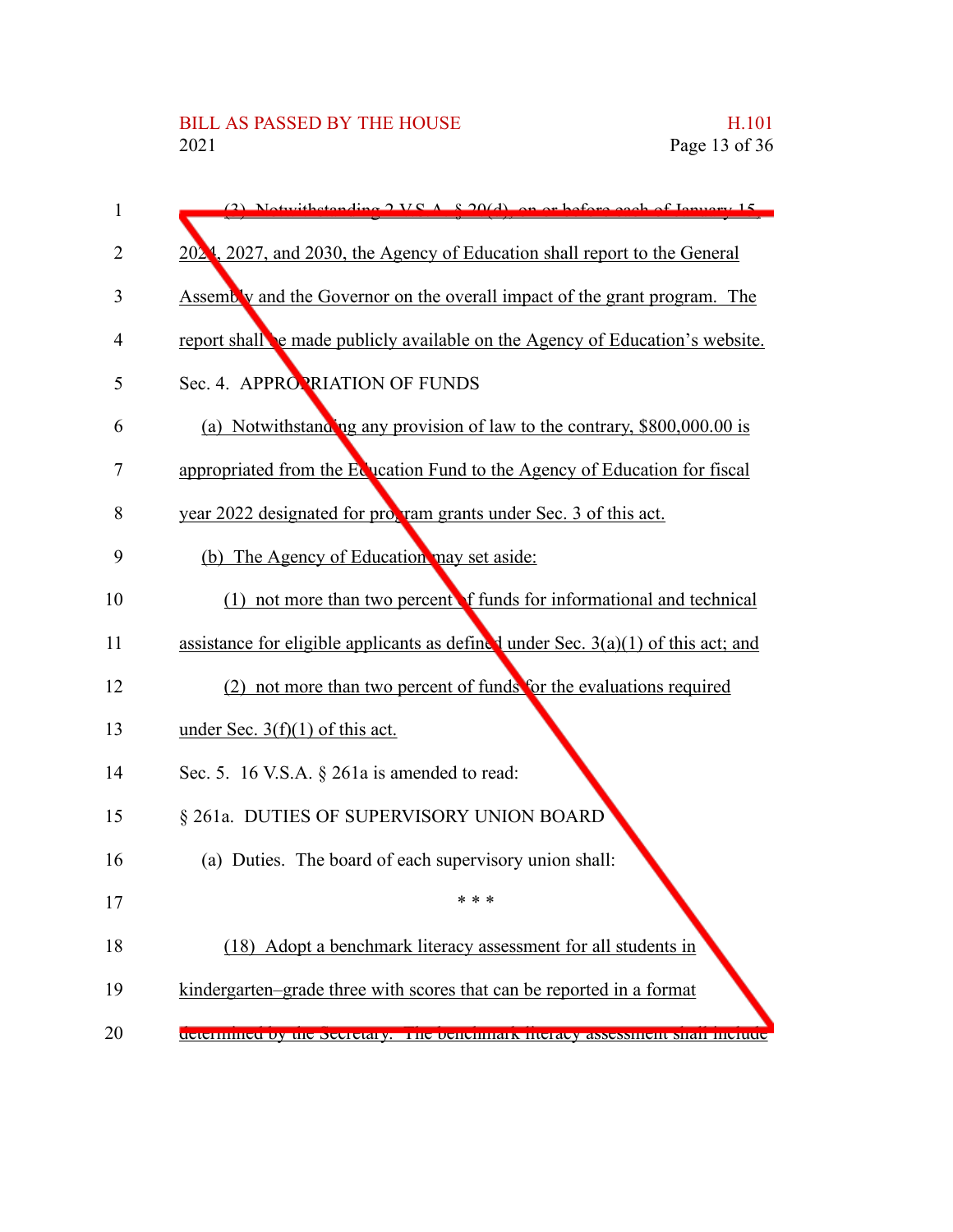

*Sec. 1. PURPOSE*

*The purpose of this act is to provide assistance to supervisory unions in their implementation of 2018 Acts and Resolves No. 173 by providing grant funding to build systems-driven, sustainable literacy support for all students with measurable outcomes.*

*Sec. 2. FINDINGS*

*(a) In 2016 Acts and Resolves No. 148, the General Assembly directed the Agency of Education to contract with a consulting firm to review current practices and recommend best practices for the delivery of special education services in school districts. The Agency of Education contracted with the District Management Group, which issued in November 2017 its report entitled "Expanding and Strengthening Best-Practice Supports for Students who Struggle" (Report).*

*(b) This Report made the following five recommendations on best practices for the delivery of special education services:*

*(1) ensure core instruction meets most needs of most students;*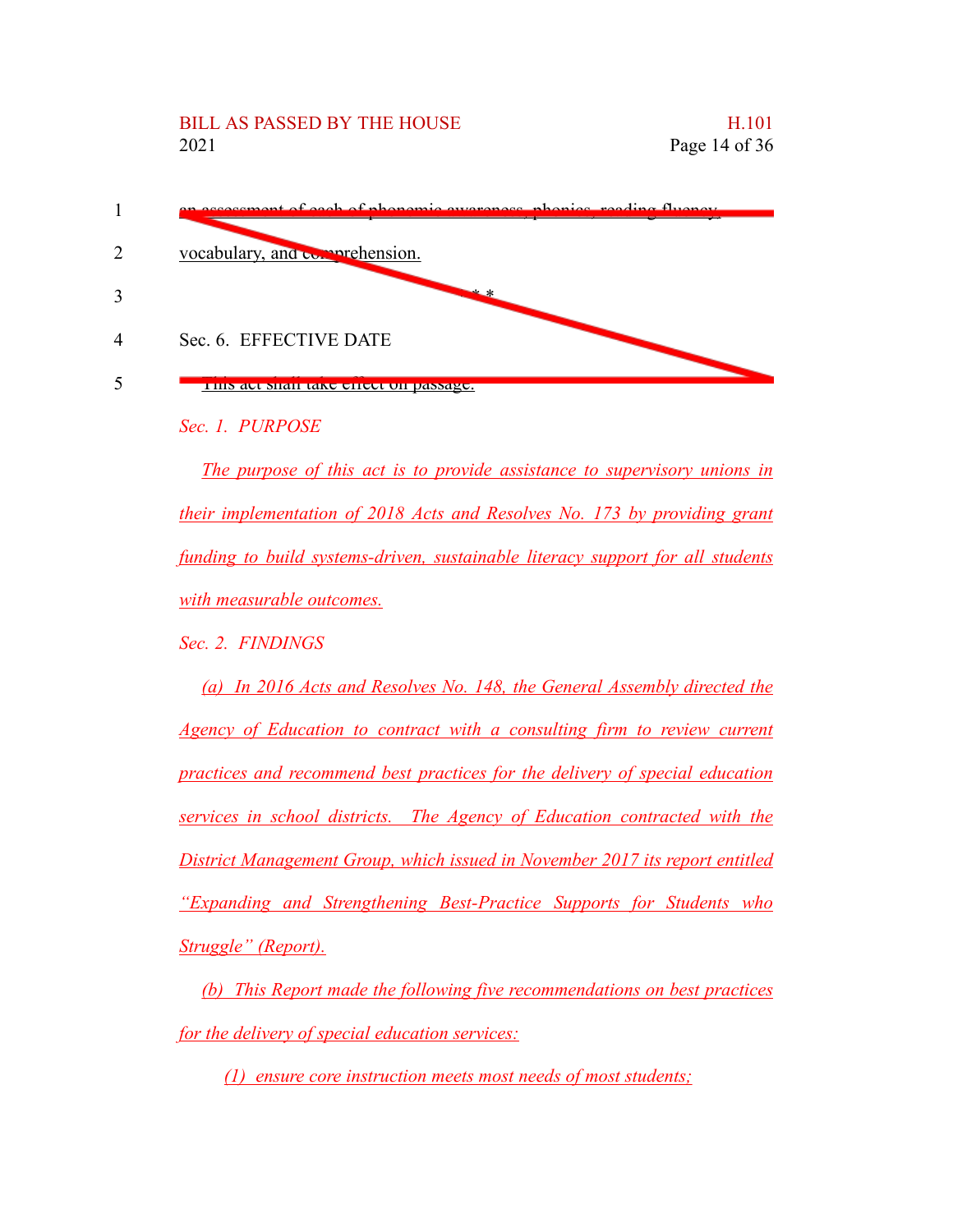*(2) provide additional instructional time outside core subjects to students who struggle rather than providing interventions instead of core instruction;*

*(3) ensure students who struggle receive all instruction from highly skilled teachers;*

*(4) create or strengthen a systems-wide approach to supporting positive student behaviors based on expert support; and*

*(5) provide specialized instruction from skilled and trained experts to students with more intensive needs.*

*(c) In enacting 2018 Acts and Resolves No. 173, the General Assembly's goal was to enhance the effectiveness, availability, and equity of services provided to all students who require additional support in Vermont's school districts, recognizing that changing the models for delivery of services and funding for students who require additional support is a significant change for school systems and their constituencies and that they will require time and assistance in making necessary accommodations.*

*(d) In Act 173, the General Assembly provided additional staff and resources to the Agency of Education to support its work with supervisory unions and schools that are transitioning to the best practices recommended in the Report.*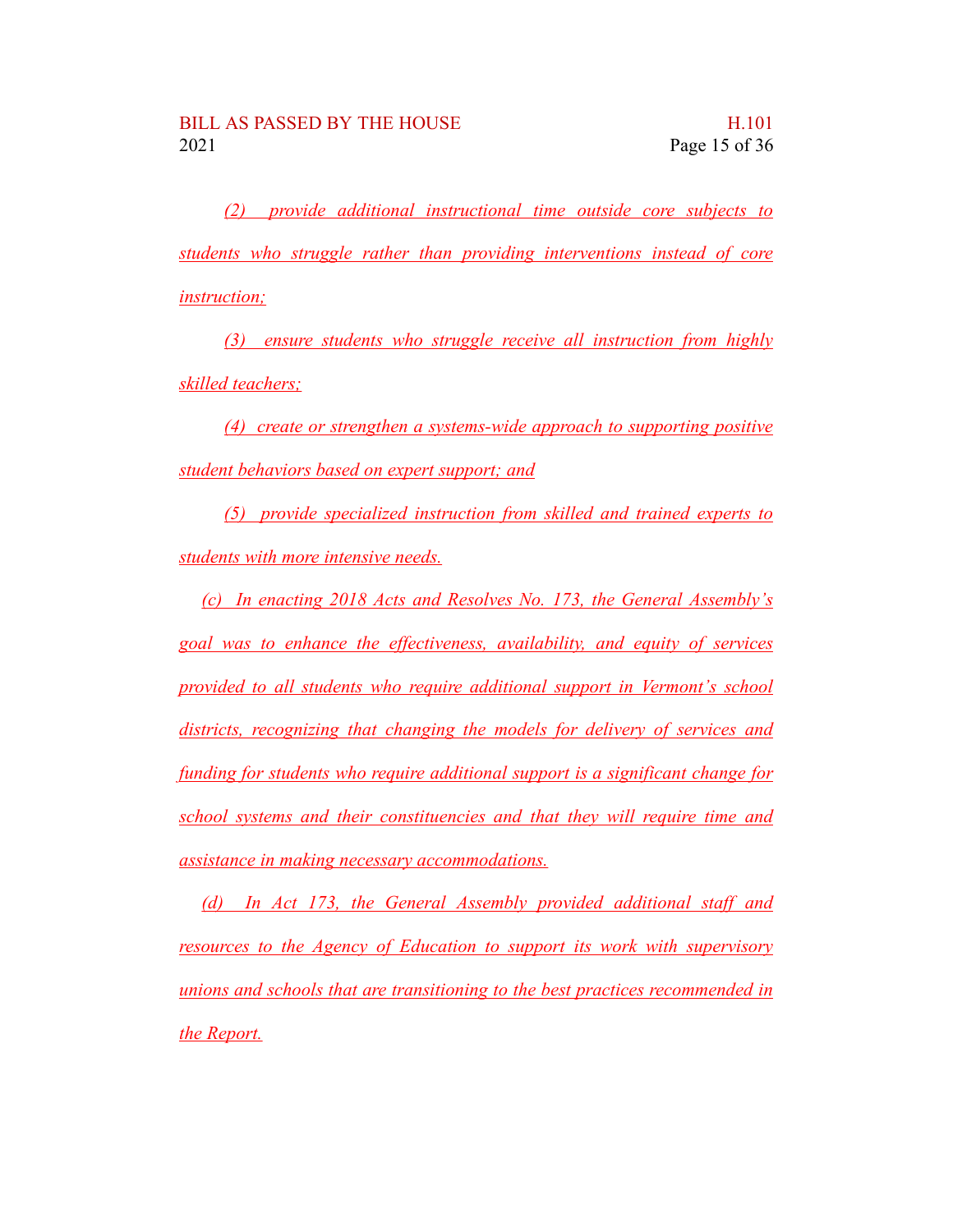*(e) Further support for supervisory unions and schools that are transitioning to the best practices recommended in the Report are necessary, particularly in the area of teaching literacy to students in prekindergarten through grade 3, given that proficiency in reading is an essential foundational skill for educational success.*

*(f) According to the 2019 assessment of reading proficiency by the National Assessment of Educational Progress, only 37 percent of Vermont students in fourth grade were proficient in reading, and that percentage has declined from 2002 (39 percent) and 2017 (43 percent).*

*(g) Ensuring that students in prekindergarten through grade 3 learn to read at a proficient level advances the best practices recommended in the Report, in particular ensuring core instruction meets most needs of most students and ensuring that students who struggle receive all instruction from highly skilled teachers.*

*Sec. 3. LITERACY GRANT PROGRAM*

*(a) Definitions. As used in this section:*

*(1) "Eligible applicant" means a supervisory union, or, if multiple supervisory unions choose to collaborate in applying together for the grant funding, those supervisory unions.*

*(2) "Grant" means a grant provided under this section.*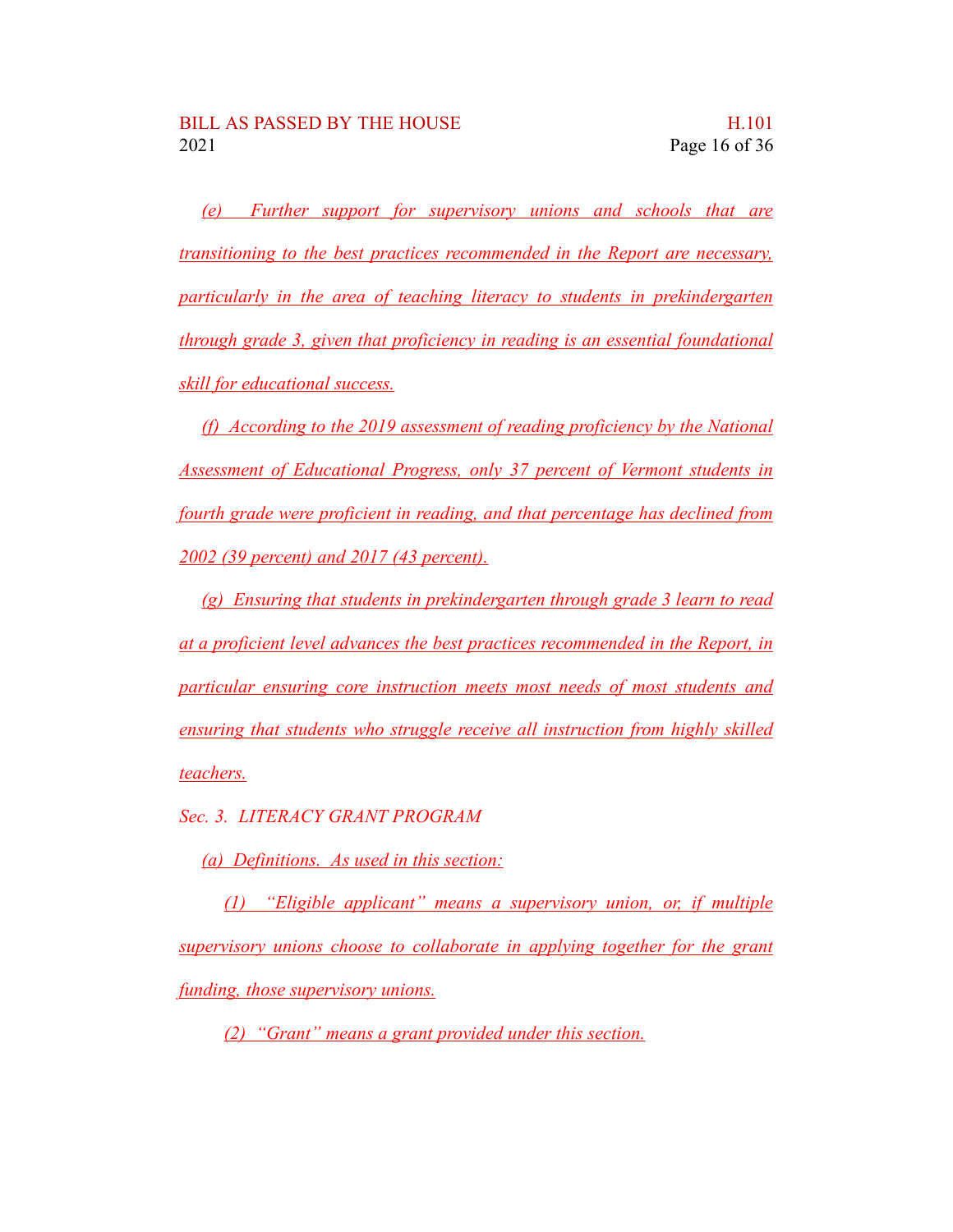*(3) "Participating supervisory union" means each supervisory union that applies for the grant funding under the same application.*

*(4) "Participating supervisory union leadership team" means the superintendent or designee of each participating supervisory union and two representatives of schools within each participating supervisory union appointed by its superintendent.*

*(5) "Program" means the Literacy Grant Program created by this section.*

*(b) Program creation and grant authorization.*

*(1) The Literacy Grant Program is created to enable supervisory unions to adopt best practices in teaching literacy instruction to students in prekindergarten through grade 3.*

*(A) In recognition that literacy proficiency is a foundational learning skill, this Program is designed to assist supervisory unions implement 2018 Acts and Resolves No. 173 by providing students with the literacy skills necessary to ensure that core instruction meets most needs of most students and that students who struggle receive all instruction from highly skilled teachers.*

*(B) Supervisory unions are encouraged to work together in a sustained and targeted manner to improve literacy outcomes by applying*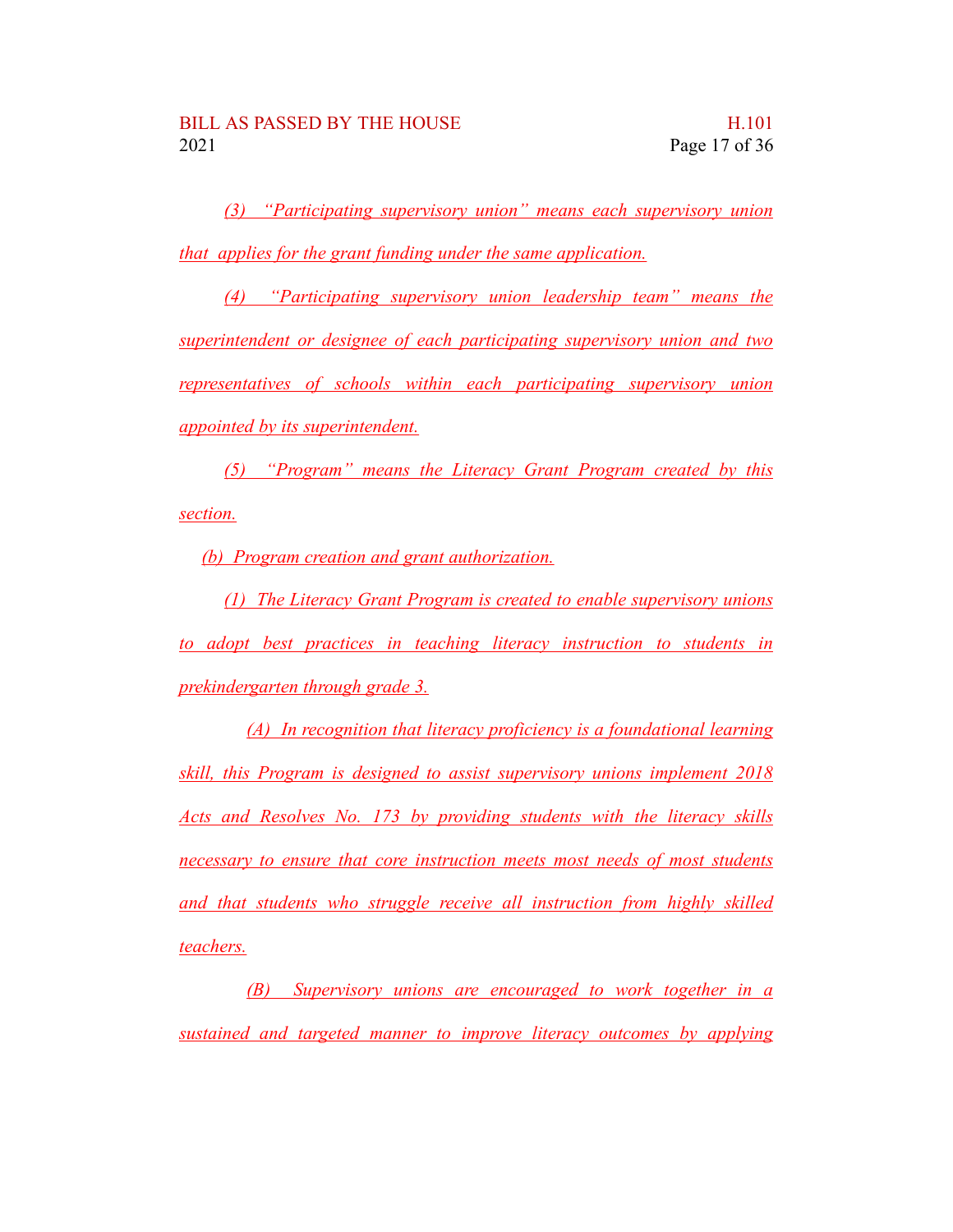*together for the grant funding or otherwise working collaboratively in a manner that uses resources in an effective and efficient manner.*

*(C) Subject to the terms of the Program, grants shall be awarded to eligible applicants for three consecutive years.*

*(2)(A) The Agency of Education shall inform supervisory unions of the availability of grants under this act and provide technical assistance to eligible applicants in applying for these funds.*

*(B) The Agency, in providing information and technical assistance, shall focus on eligible applicants that have a relative higher percentage of:*

*(i) students who have over recent years scored lower on literacy assessments;*

*(ii) students who come from families eligible for free or reducedpriced lunch; or*

*(iii) discrepancies in outcome data on literacy for students from historically underserved populations, including, to the extent that data is available in compliance with privacy laws, students who are Black, Indigenous, and People of Color; students who are English language learners; and students on individualized education programs.*

*(C) The Agency of Education shall also advise supervisory unions of other sources of funding that may be available to advance the purpose of this act.*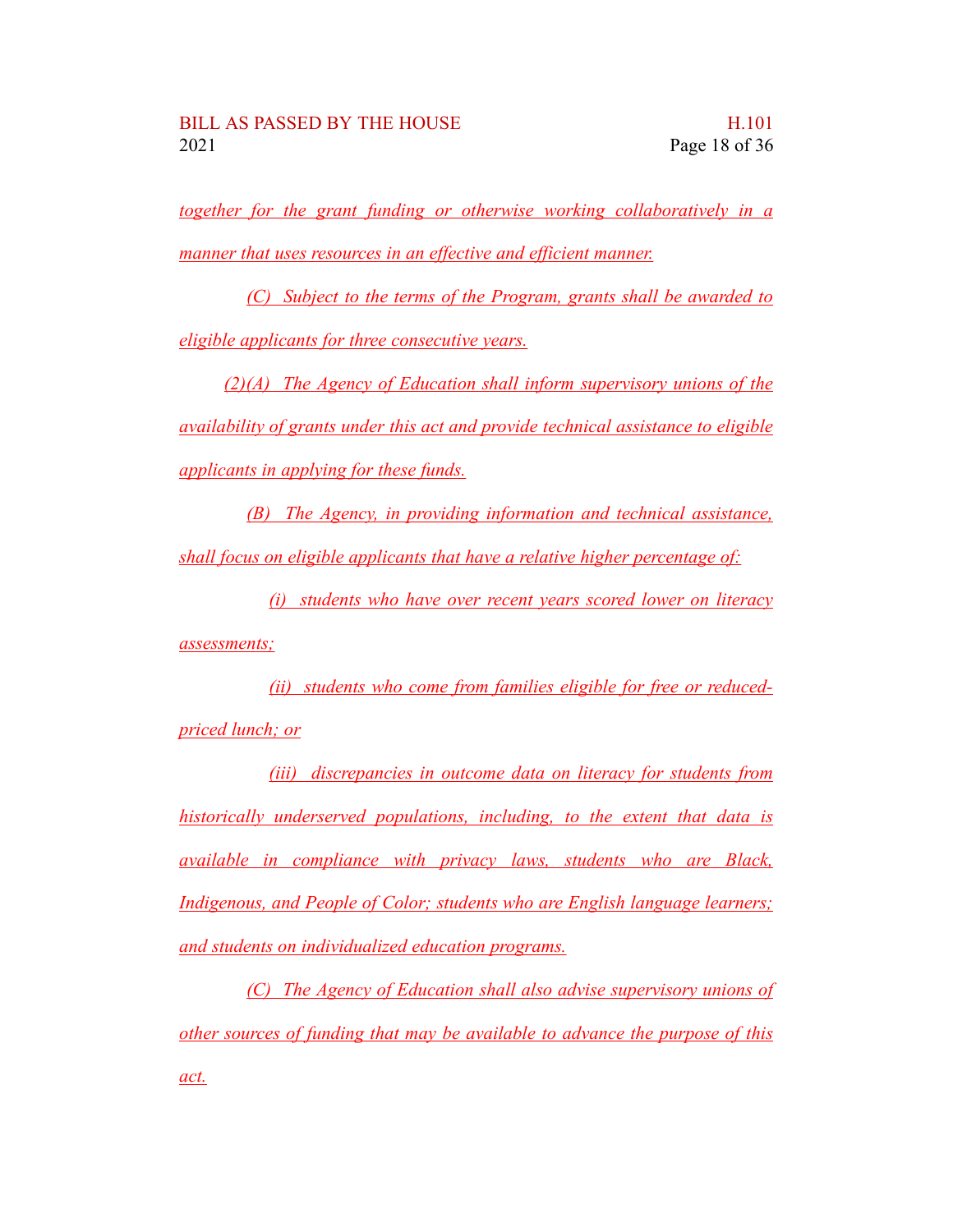*(c) Application for, and approval of, grant funding.*

*(1) On or before July 15, 2021, the Agency of Education shall develop the application for the grant program and post the application on the Agency's website.*

*(2) The application for the grant shall include:*

*(A) the members of the participating supervisory union leadership team and a description of its governance structure;*

*(B) the person or persons who will disperse the grant funds among the participating supervisory unions, a description of the fiscal controls to ensure proper accounting of these funds, and the eligible applicant's Program budget;*

*(C) the literacy indicators and outcomes the eligible applicant seeks to improve, which shall include each of phonemic awareness, phonics, reading fluency, vocabulary, and comprehension, and may include any other areas of current best practices in teaching literacy;*

*(D) the priority problems of practice in teaching and improving literacy outcomes, including shared problems of practice across the participating supervisory unions;*

*(E) the eligible applicant's plan for improving literacy teaching and outcomes, including how the proposed plan will strengthen the applicant's process towards ensuring that:*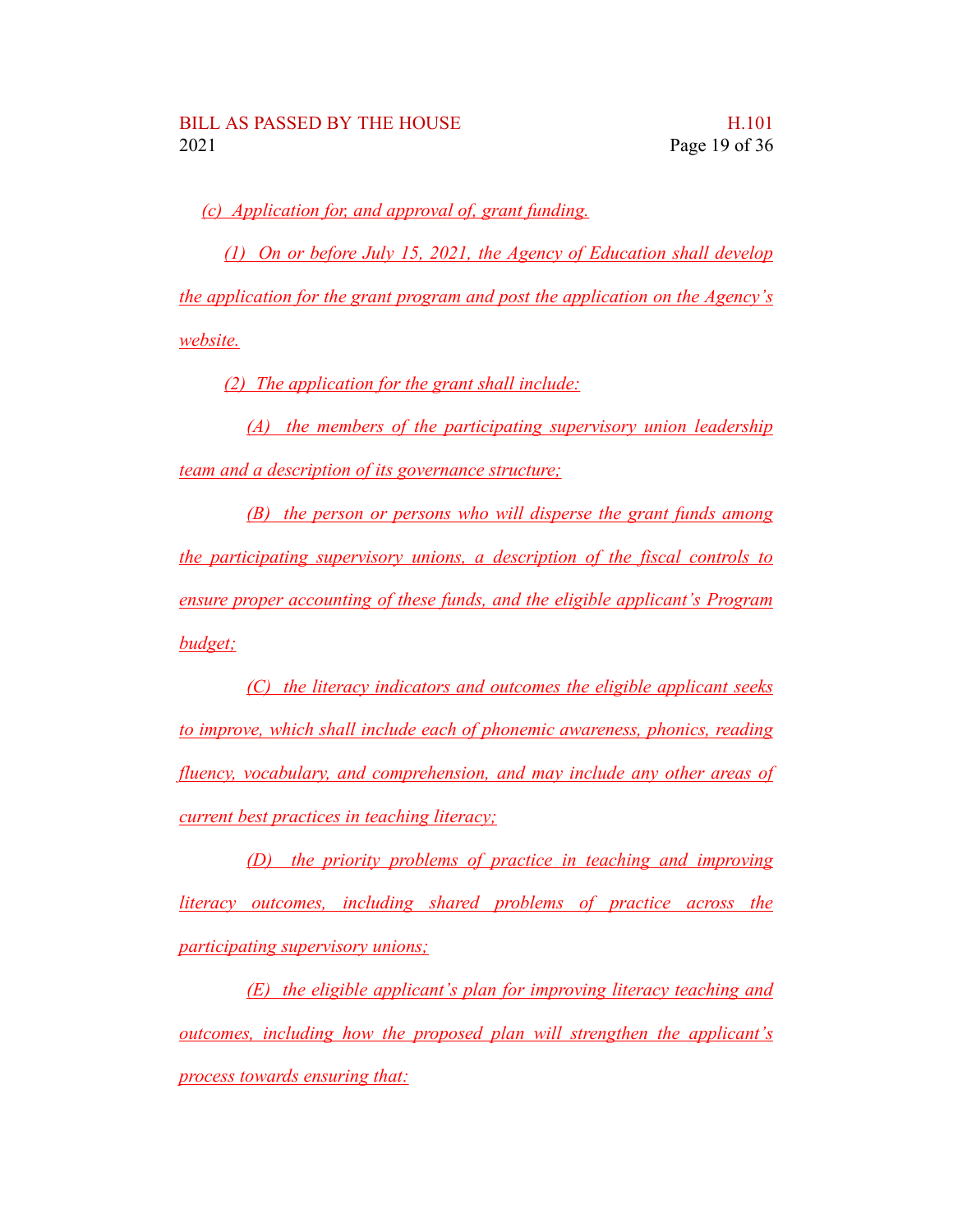*(i) core literacy instruction meets most needs of most students;*

*and*

*(ii) students who struggle with literacy proficiency receive all instruction from highly skilled teachers;*

*(F) how the eligible applicant will implement its plan for literacy teaching and outcomes and a description of how it will achieve the purpose of this act;*

*(G) how literacy results and outcomes will be measured and reported;*

*(H) how the eligible applicant will improve its Tier 1 education under 16 V.S.A. § 2902 through this process; and*

*(I) how systems and processes developed through the grant funding will be sustained.*

*(3) The Agency shall develop application scoring criteria that incorporate the factors under subdivision (b)(2)(B) of this section and are consistent with subdivisions (2)(A)–(I) of this subsection (c). On or before July 31, 2021, the Agency shall send a copy of the grant application and scoring criteria, review process, and selection criteria to the House and Senate Committees on Education.*

*(4) Eligible applicants shall submit applications for grant funding to the Agency of Education, which shall review those applications. Following the*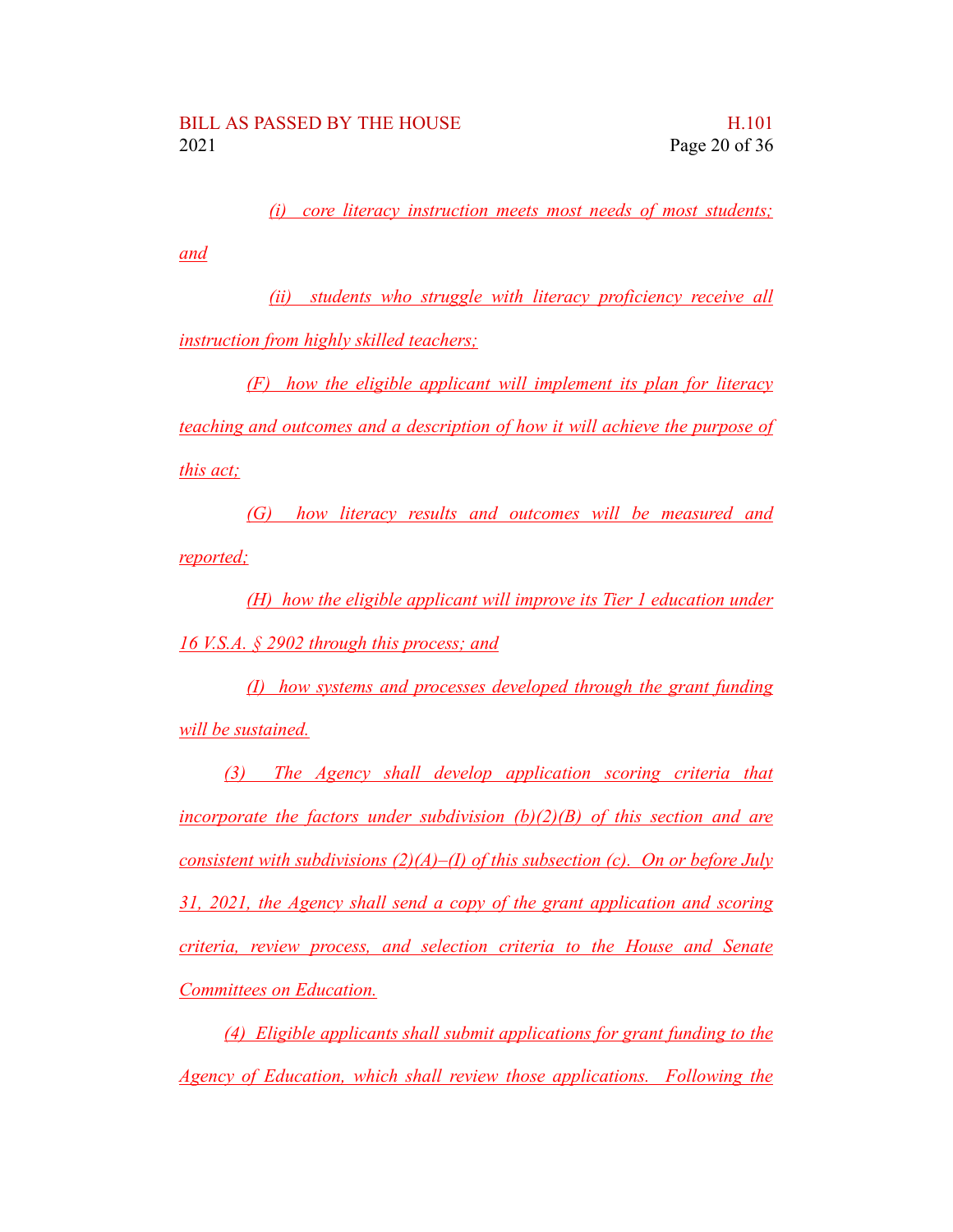*application review process, the Agency shall recommend applications to the Secretary for funding based on the review scores, funding dollars available, and the Agency's view of the applicant's need for literacy instructional support as compared with other applicants. The Secretary shall make the final grant funding determination.*

*(5) Based on the Secretary's determination, the Agency of Education shall, on or before September 1, 2021, award the first year of grant funding, up to \$100,000.00 per application, to successful applicants. The amount of this funding shall be based on the applicant's proposed budget, total availability of funds, and the applicant's need for literacy instructional support as compared with other applicants. If the amount appropriated for this purpose is insufficient to fully fund the grants under that section, then the grant amounts that are awarded shall be prorated.*

*(6) The Agency of Education shall, on or before each of September 1, 2022 and 2023, award the second year and third year of grant funding, respectively, of up to \$100,000.00 per eligible applicant per year. The amount of this funding shall be based on the applicant's proposed budget, total availability of funds, and the Secretary's assessment of the eligible applicant's progress towards implementing its action plan to improve literacy teaching and outcomes under subdivision (2)(F) of this subsection. The Secretary may deny or reduce second- or third-year grant funding if the Secretary finds that the*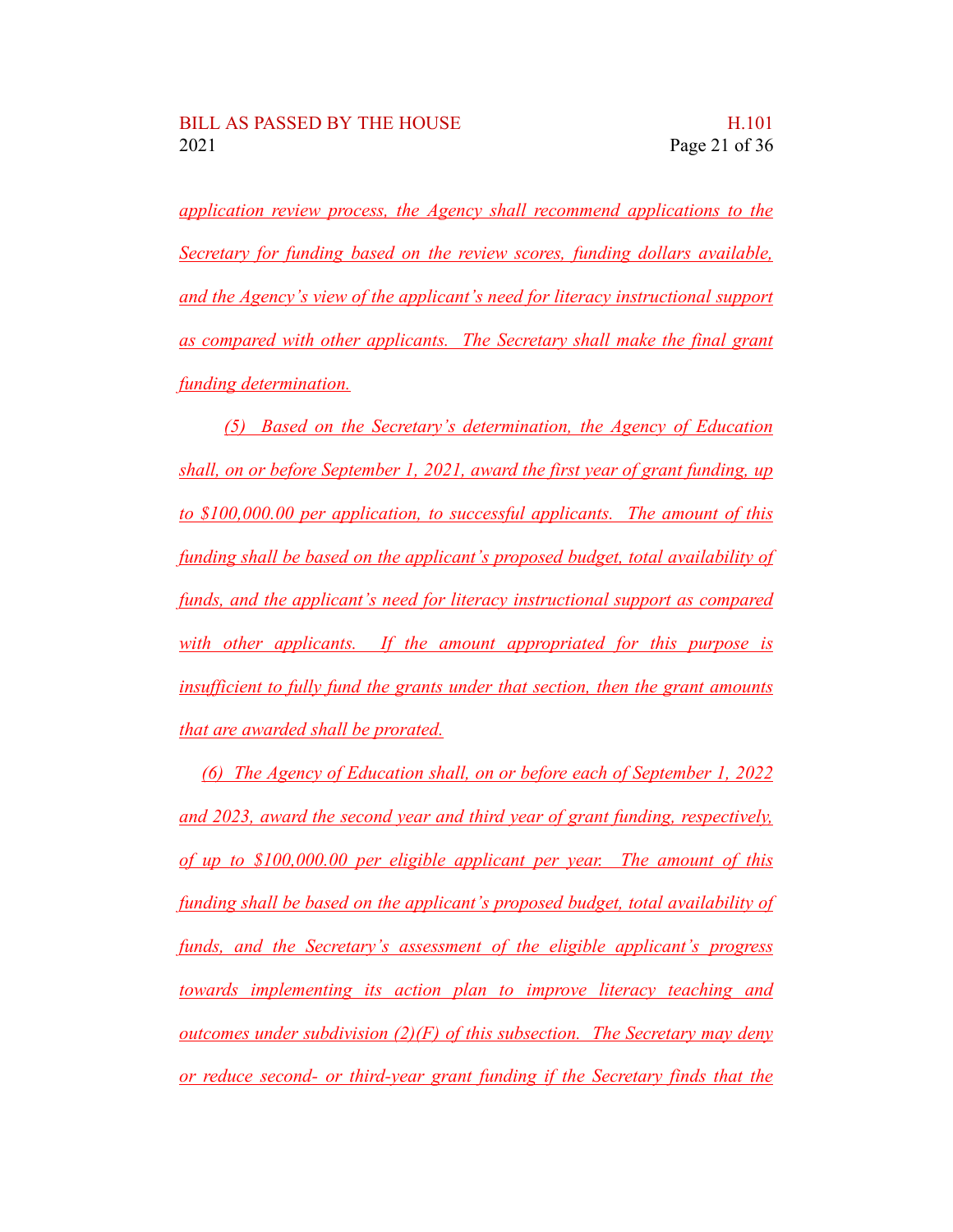*applicant has made insufficient progress towards implementing its action plan. If the amount appropriated for this purpose is insufficient to fully fund the grants under that section, then the grant amounts that are awarded shall be prorated.*

*(d) Use of grant funds.*

*(1) Grant funds shall be used to:*

*(A) establish the participating supervisory union leadership team and*

*its governance structure;*

*(B) implement the eligible applicant's action plan to improve literacy teaching and outcomes under subdivision (c)(2)(F) of this section; and*

*(C) measure the literacy results and outcomes under subdivision*

*(c)(2)(G) of this section.*

*(2) Grant funds may be used to:*

*(A) build literacy instructional leadership capacity to lead the improvement of the quality of literacy teaching and for the improvement of student learning;*

*(B) implement an instructional coaching model, as described in the guidelines for implementing effective coaching systems issued by the Agency of Education in March 2016 (Coaching Guidelines);*

*(C) implement a systems' coaching model, as described in the Coaching Guidelines;*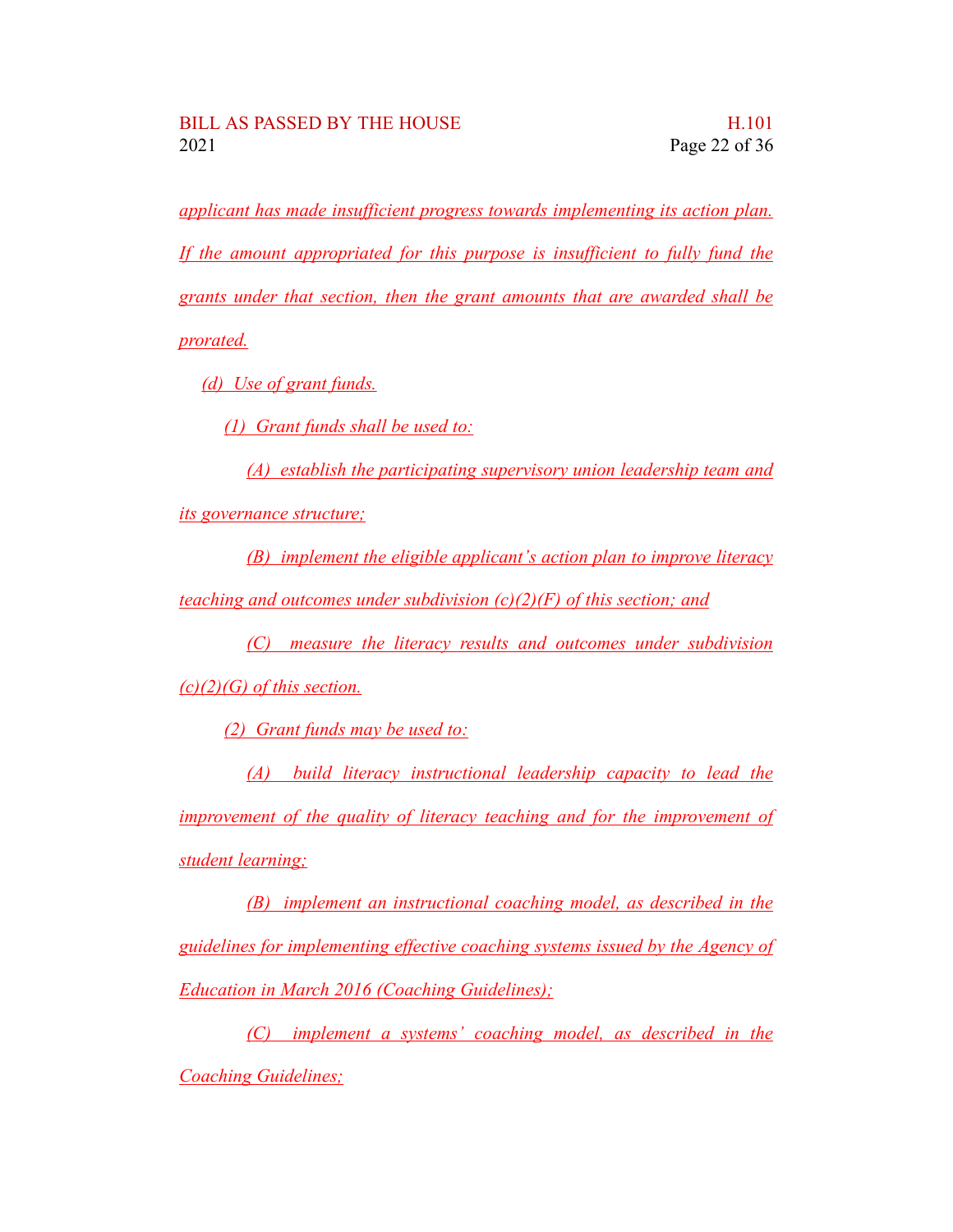*(D) support educators in using collaborative data systems to promote continuous improvement of literacy teaching and outcomes;*

*(E) provide focused training on the literacy indicators and outcomes the eligible applicant seeks to improve, which, if offered, shall include each of phonemic awareness, phonics, reading fluency, vocabulary, and comprehension, and any other areas of focus in teaching literacy;*

*(F) employ universal design for literacy learning, which is a framework to improve teaching and learning for all students based on scientific research on how people learn;*

*(G) employ evidence-based structured literacy instruction, including for students at risk for dyslexia or diagnosed with dyslexia; and*

*(H) employ any other proven method that builds sustainable systemwide improvement in literacy delivery and outcomes.*

*(3) Required activities shall not be duplicative of existing programs and activities.*

*(4) Grant funds may be used for hiring additional staff, providing additional compensation to existing staff, or contracting with another entity or entities to aid in the implementation activities under subdivision (1) of this subsection.*

*(e) Evaluation and reporting.*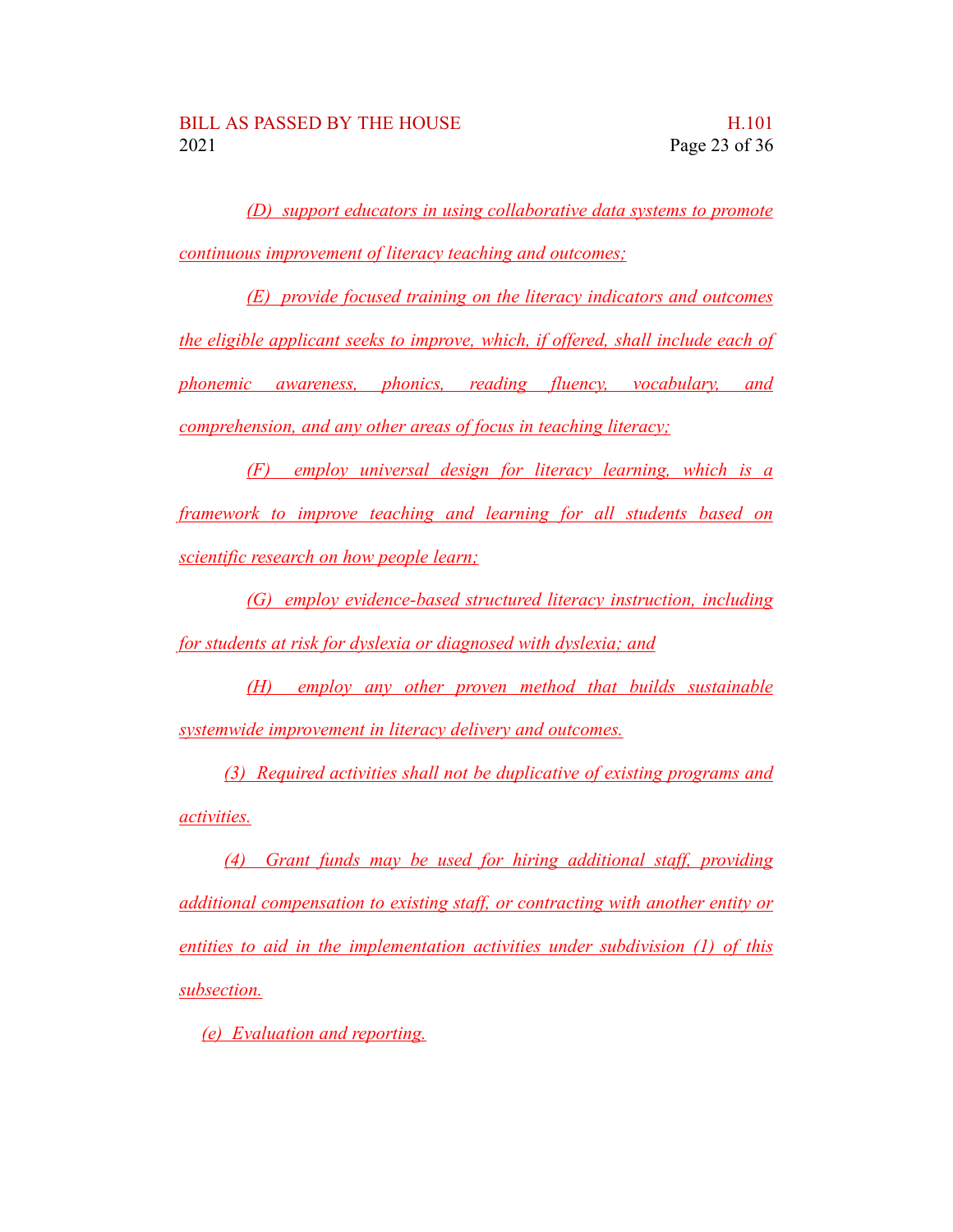*(1) Not later than 30 calendar days after the one-year anniversary of receiving a grant award under this section, the eligible applicant shall submit to the Agency of Education a report that describes progress and concerns with the implementation of the eligible applicant's action plan to improve literacy teaching and outcomes under subdivision (c)(2)(F) of this section.*

*(2) On or before January 15, 2025, the Agency of Education shall report to the General Assembly and the Governor on the impact of the grant program. The report shall be made publicly available on the Agency of Education's website.*

*Sec. 4. APPROPRIATION OF FUNDS*

*(a) Notwithstanding any provision of law to the contrary, \$2,000,000.00 is appropriated from federal funds to the Agency of Education for fiscal year 2022 for the literacy grants to be funded on or before September 1 of each of 2021, 2022, and 2023 under Sec. 3 of this act.*

*(b) The Agency of Education may set aside* 

*(1) not more than \$16,000.00 for informational and technical assistance for eligible applicants as defined under Sec. 3(a)(2) of this act; and*

*(2) not more than \$16,000.00 for the evaluations required under Sec. 3(e)(1) of this act.*

*Sec. 4. APPROPRIATION OF FUNDS*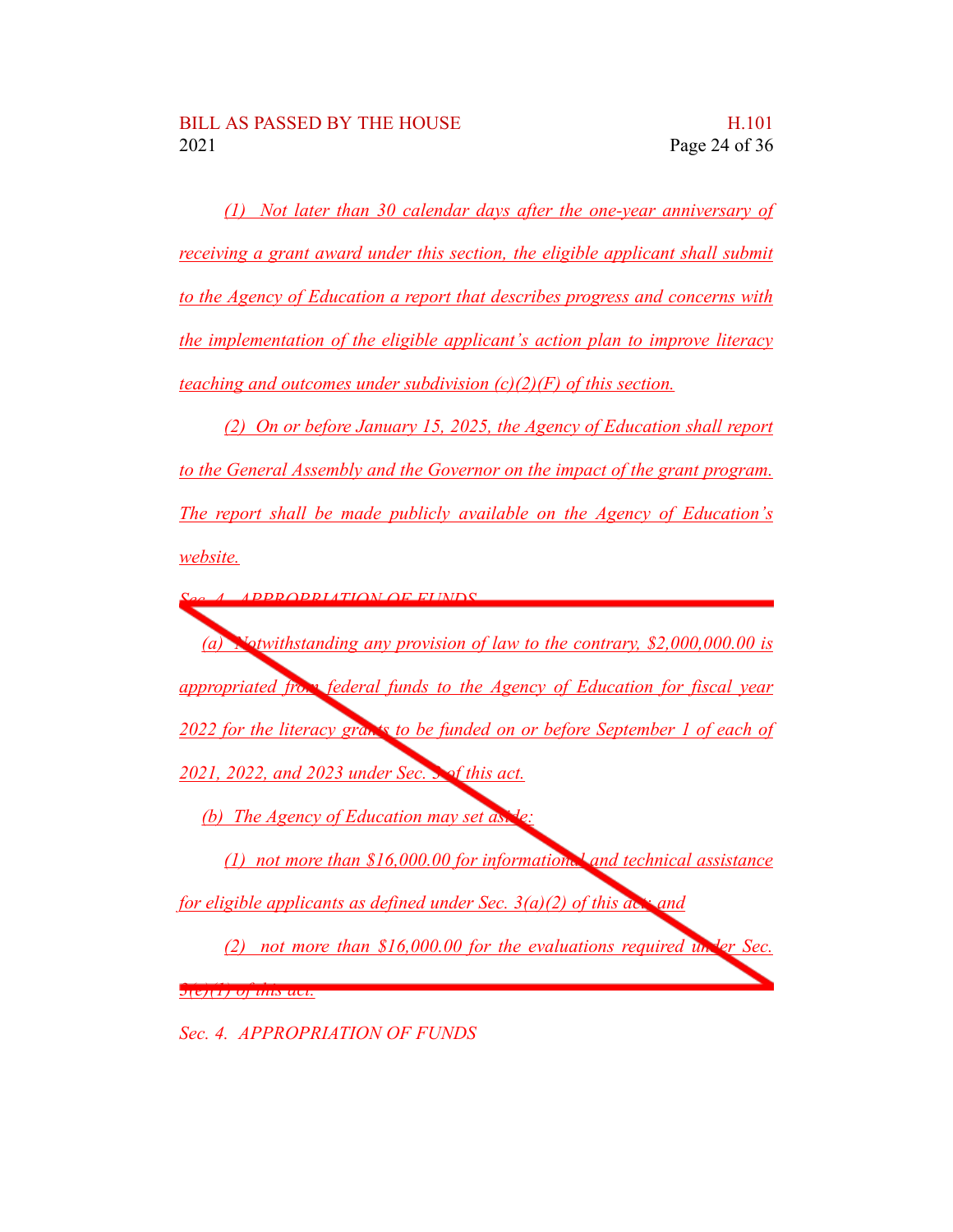*(a) The sum of \$3,090,000.00 is appropriated from the American Rescue Plan Act of 2021 pursuant to Section 2001(f)(1), Pub. L. No. 117-2 to the Agency of Education for fiscal year 2022 for the literacy grants to be funded on or before September 1 of each of 2021, 2022, and 2023 under Sec. 3 of this act.*

*(b) The Agency of Education may set aside:*

*(1) not more than one percent of the funds appropriated under subsection (a) of this section for each of fiscal years 2022, 2023, and 2024 for informational and technical assistance for eligible applicants as defined under Sec. 3(a)(2) of this act; and*

*(2) not more than two percent of the funds appropriated under subsection (a) of this section for each of fiscal years 2022, 2023, and 2024 for the evaluations required under Sec. 3(e)(1) of this act.*

*Sec. 5. AGENCY OF EDUCATION; STAFFING*

*The following position is created in the Agency of Education: one full-time, director level, classified position to serve as the Statewide Literacy Coordinator in the Office of the Secretary. The person hired as the Statewide Literacy Coordinator shall hold a masters' level degree, or have equivalent expertise based on work experience, in the field of evidenced-based literacy instruction. There is appropriated to the Agency of Education from the*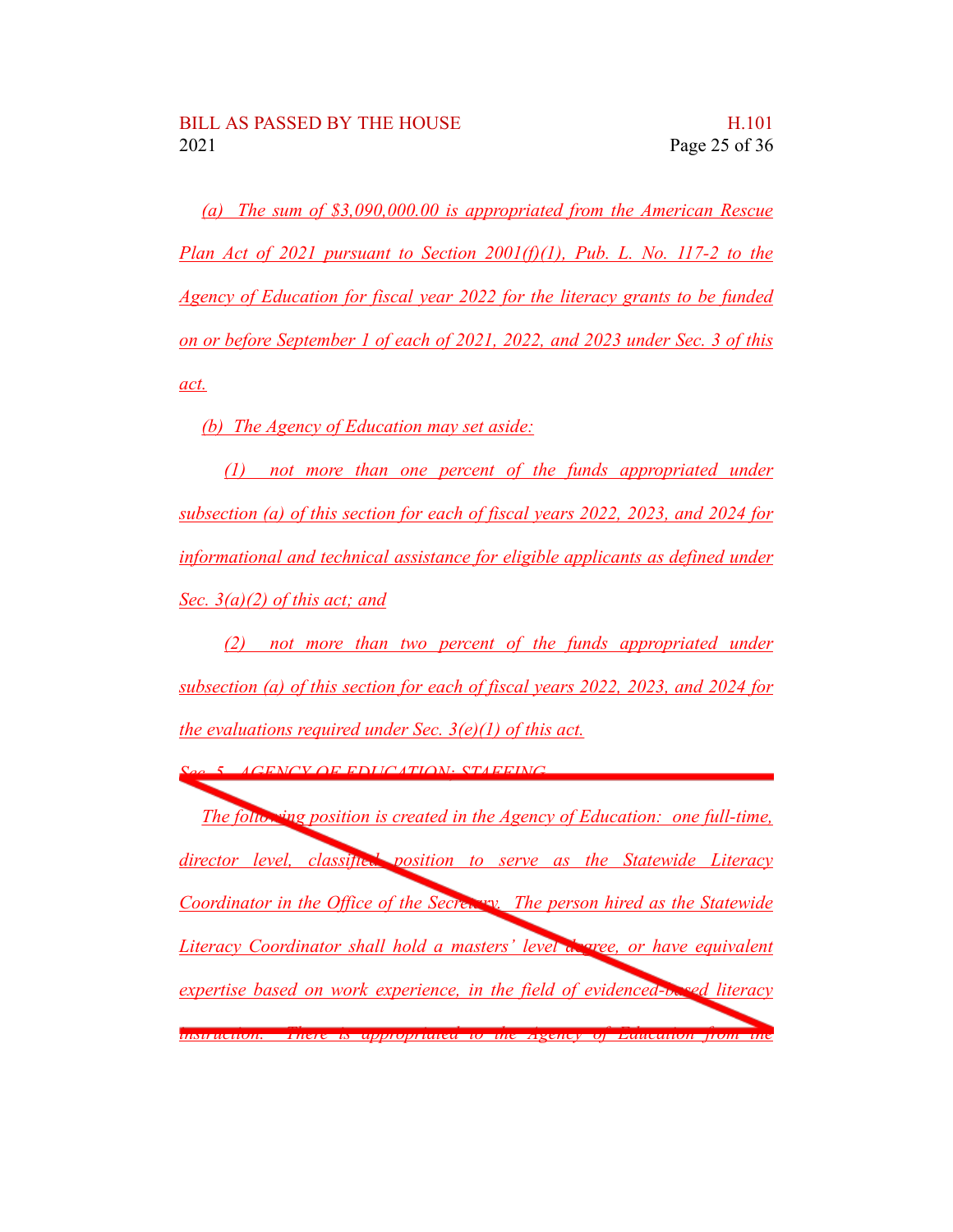*General Fund for fiscal year 2022 the amount of \$150,000.00 for salary,*

*benefits, and operating expenses for this position.*

*Sec. 5. AGENCY OF EDUCATION; STAFFING*

*(a) The following position is created in the Agency of Education: one fulltime, director level, classified position to serve as the Statewide Literacy Coordinator in the Office of the Secretary. The person hired as the Statewide Literacy Coordinator shall hold a masters' level degree, or have equivalent expertise based on work experience, in the field of evidenced-based literacy instruction.*

*(b) There is appropriated to the Agency of Education from the American Rescue Plan Act of 2021 pursuant to Section 2001(f)(4), Pub. L. No. 117-2 for fiscal year 2022 the amount of \$450,000.00 for salary, benefits, and operating expenses for fiscal years 2022, 2023, and 2024 for this position. Sec. 6. 16 V.S.A. § 2903a is added to read: § 2903a. ADVISORY COUNCIL ON LITERACY*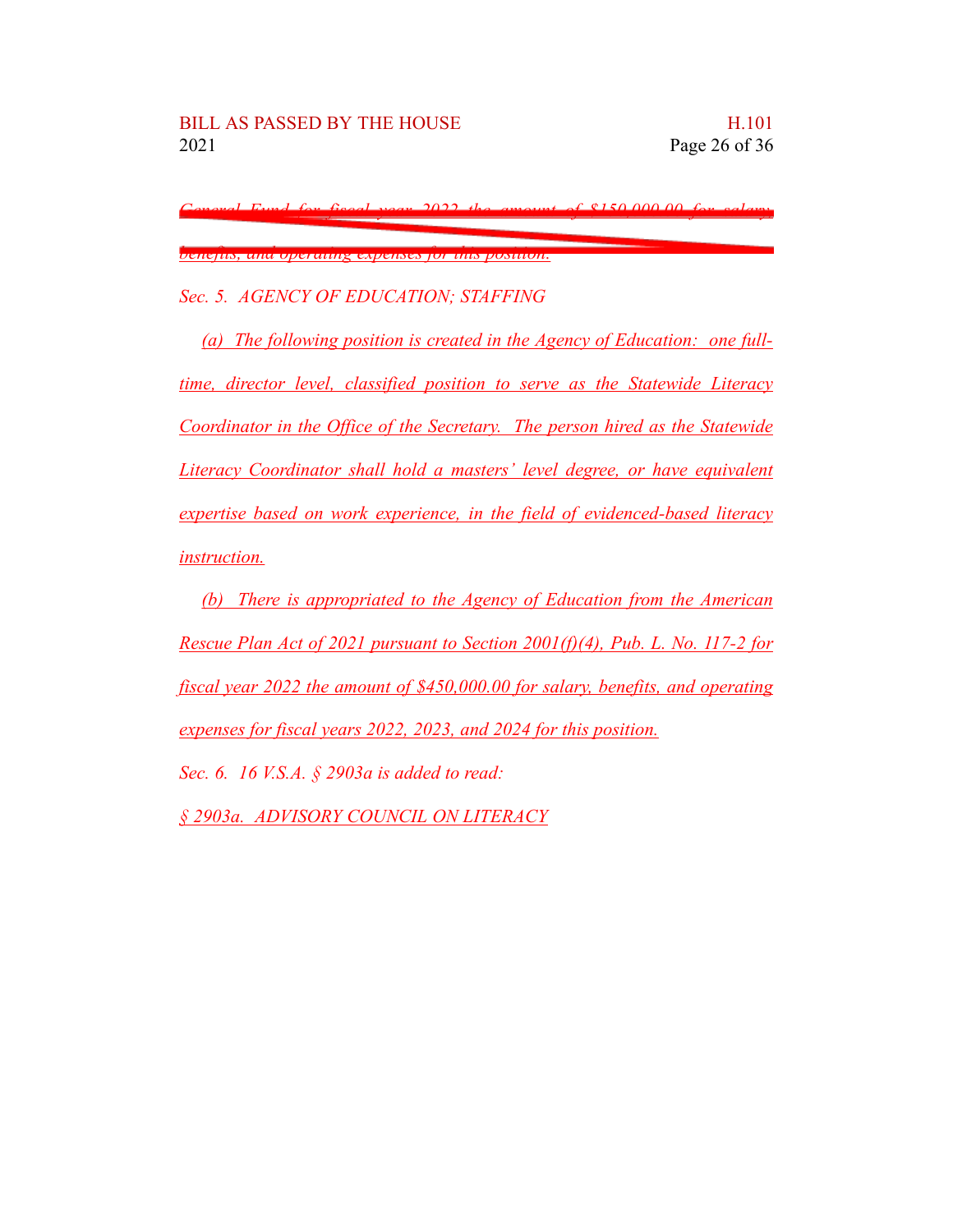*designee;*

*(a) Creation. There is created the Advisory Council on Literacy. The Council shall advise the Agency of Education, the State Board of Education, and the General Assembly on how to improve proficiency outcomes in literacy for students in prekindergarten through grade 12 and how to sustain those outcomes.*

*(b) Membership. The Council shall be composed of the following 14* mem. ers: *(1) eight members who shall serve as ex officio members: (A) the Statewide Literacy Coordinator at the Agency of Education; (B) a member appointed of the Standards Board for Professional Educators who is knowledgeable in licensing requirements for teaching literacy, appointed by the Standards Board; (C) the Executive Director of the Vermont Superintendents Association or designee; (D) the Executive Director of the Vermont School Boards Association or designee; (E) the Executive Director of the Vermont Council of Special Education Administrators or designee; (F) the Executive Director of the Vermont Principals' Association or*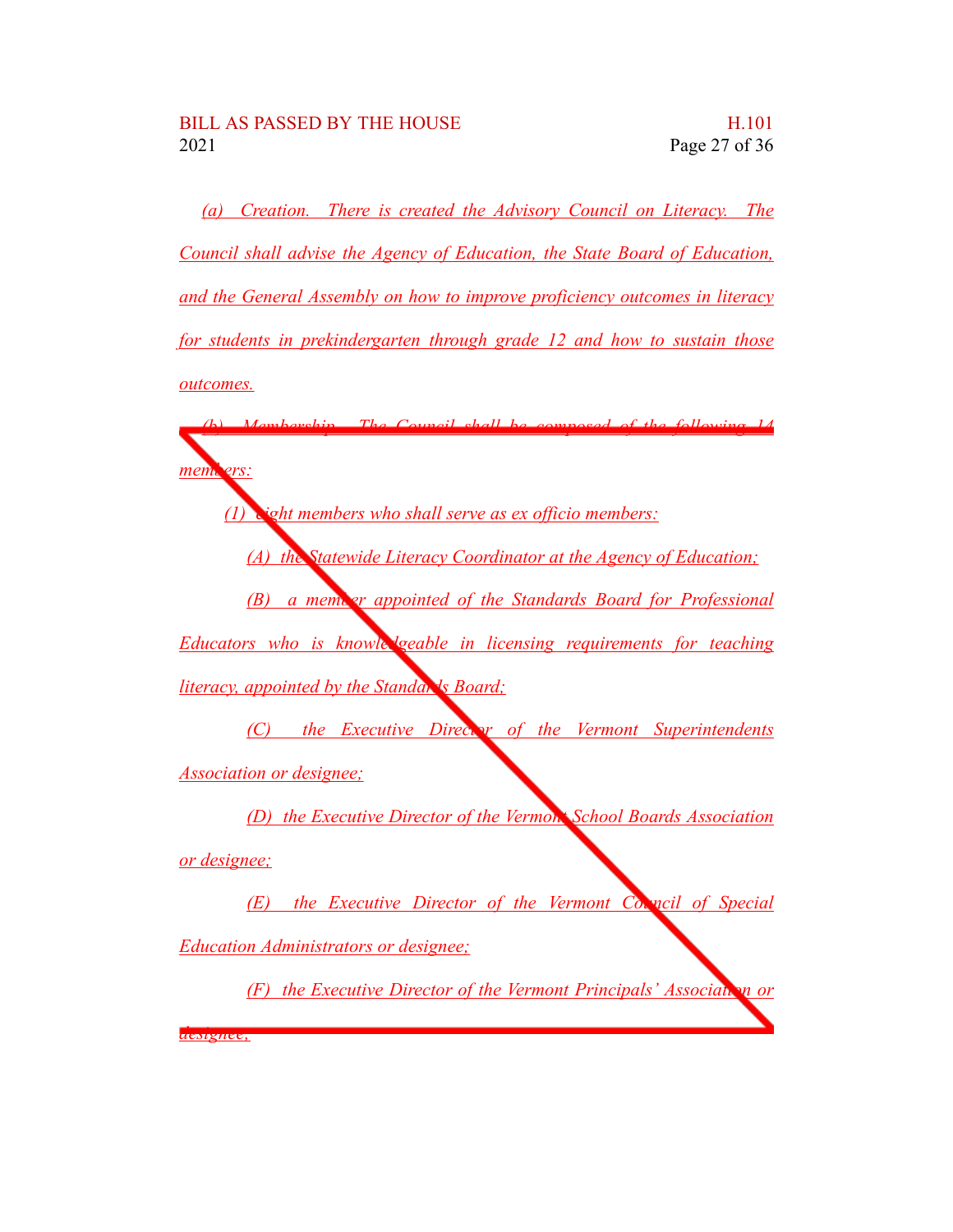| Diverter of the Vermont Independent Cehools<br>$E_{1200}$                                                                                                                                                                                                                                                         |
|-------------------------------------------------------------------------------------------------------------------------------------------------------------------------------------------------------------------------------------------------------------------------------------------------------------------|
|                                                                                                                                                                                                                                                                                                                   |
| <b>Association or designee; and</b>                                                                                                                                                                                                                                                                               |
| the Executive Director of the Vermont-National Education                                                                                                                                                                                                                                                          |
| <b>Association or a signee;</b>                                                                                                                                                                                                                                                                                   |
| (2) six members who shall serve two-year terms:                                                                                                                                                                                                                                                                   |
| (A) a representally appointed by the Vermont Curriculum Leaders                                                                                                                                                                                                                                                   |
| <i>Association</i> ;                                                                                                                                                                                                                                                                                              |
| (B) three teachers appoints by the Vermont-National Education                                                                                                                                                                                                                                                     |
| Association who teach literacy, one of whom shall be a special education                                                                                                                                                                                                                                          |
| literacy teacher and two of whom shall teach literacy to students in                                                                                                                                                                                                                                              |
| prekindergarten through grade three; and                                                                                                                                                                                                                                                                          |
| two community members who have strugged with literacy<br>(C)                                                                                                                                                                                                                                                      |
| proficiency or supported others who have struggled with literacy voficiency,                                                                                                                                                                                                                                      |
| appointed by the Agency of Education in consultation with the Vermont <b>Foundy</b>                                                                                                                                                                                                                               |
| <b>IVELWUIK.</b>                                                                                                                                                                                                                                                                                                  |
| $\mathcal{A}$ and $\mathcal{A}$ and $\mathcal{A}$ and $\mathcal{A}$ and $\mathcal{A}$ and $\mathcal{A}$ and $\mathcal{A}$ and $\mathcal{A}$ and $\mathcal{A}$ and $\mathcal{A}$ and $\mathcal{A}$ and $\mathcal{A}$ and $\mathcal{A}$ and $\mathcal{A}$ and $\mathcal{A}$ and $\mathcal{A}$ and $\mathcal{A}$ and |

*(b) Membership. The Council shall be composed of the following 15 members:*

*(1) eight members who shall serve as ex officio members:*

*(A) the Statewide Literacy Coordinator at the Agency of Education;*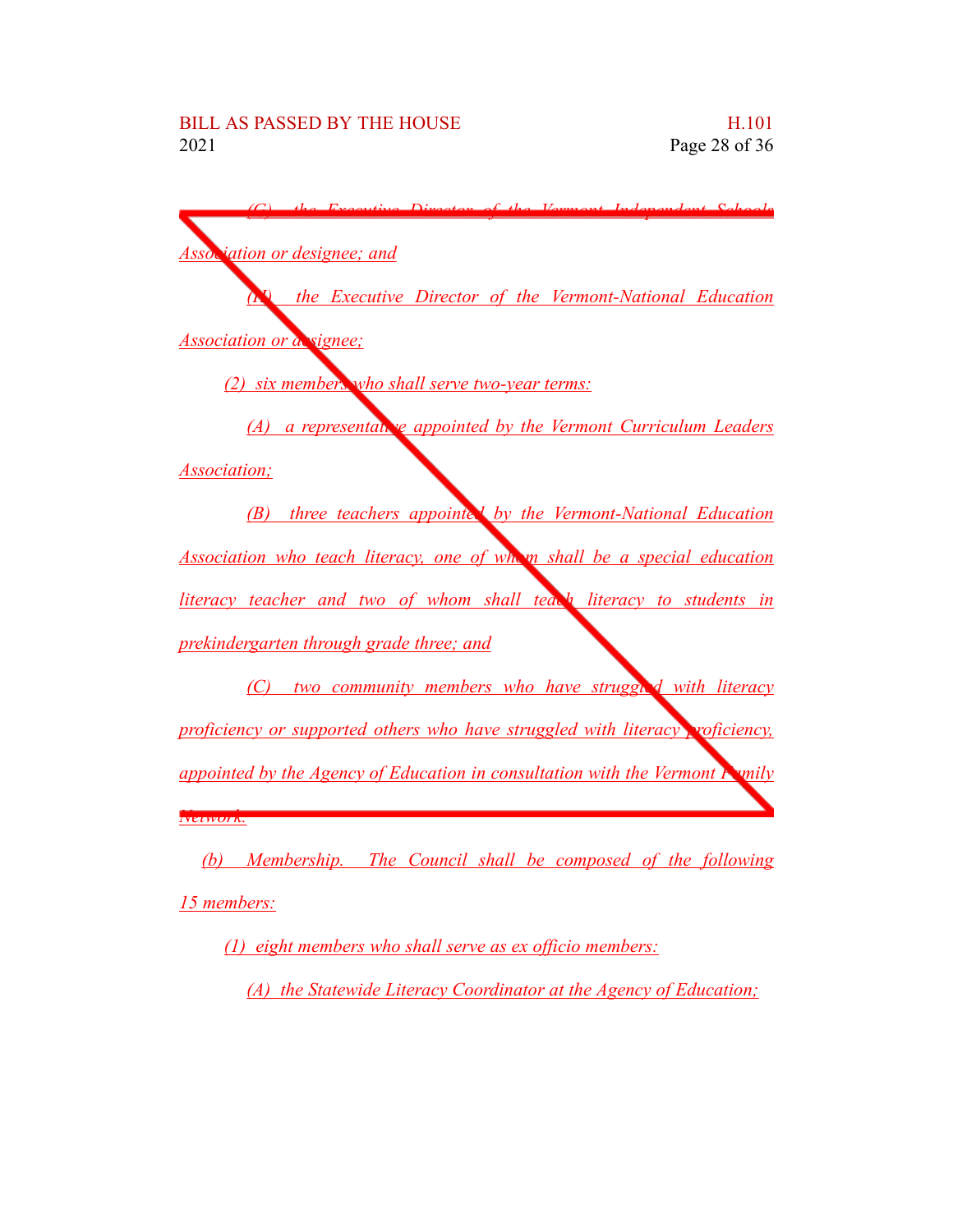*(B) a member of the Standards Board for Professional Educators who is knowledgeable in licensing requirements for teaching literacy, appointed by the Standards Board;*

*(C) the Executive Director of the Vermont Superintendents Association or designee;*

*(D) the Executive Director of the Vermont School Boards Association or designee;*

*(E) the Executive Director of the Vermont Council of Special Education Administrators or designee;*

*(F) the Executive Director of the Vermont Principals' Association or*

*designee;*

*(G) the Executive Director of the Vermont Independent Schools Association or designee; and*

*(H) the Executive Director of the Vermont-National Education*

*Association or designee; and*

*(2) seven members who shall serve two-year terms:*

*(A) a representative appointed by the Vermont Curriculum Leaders Association;*

*(B) three teachers appointed by the Vermont-National Education Association who teach literacy, one of whom shall be a special education*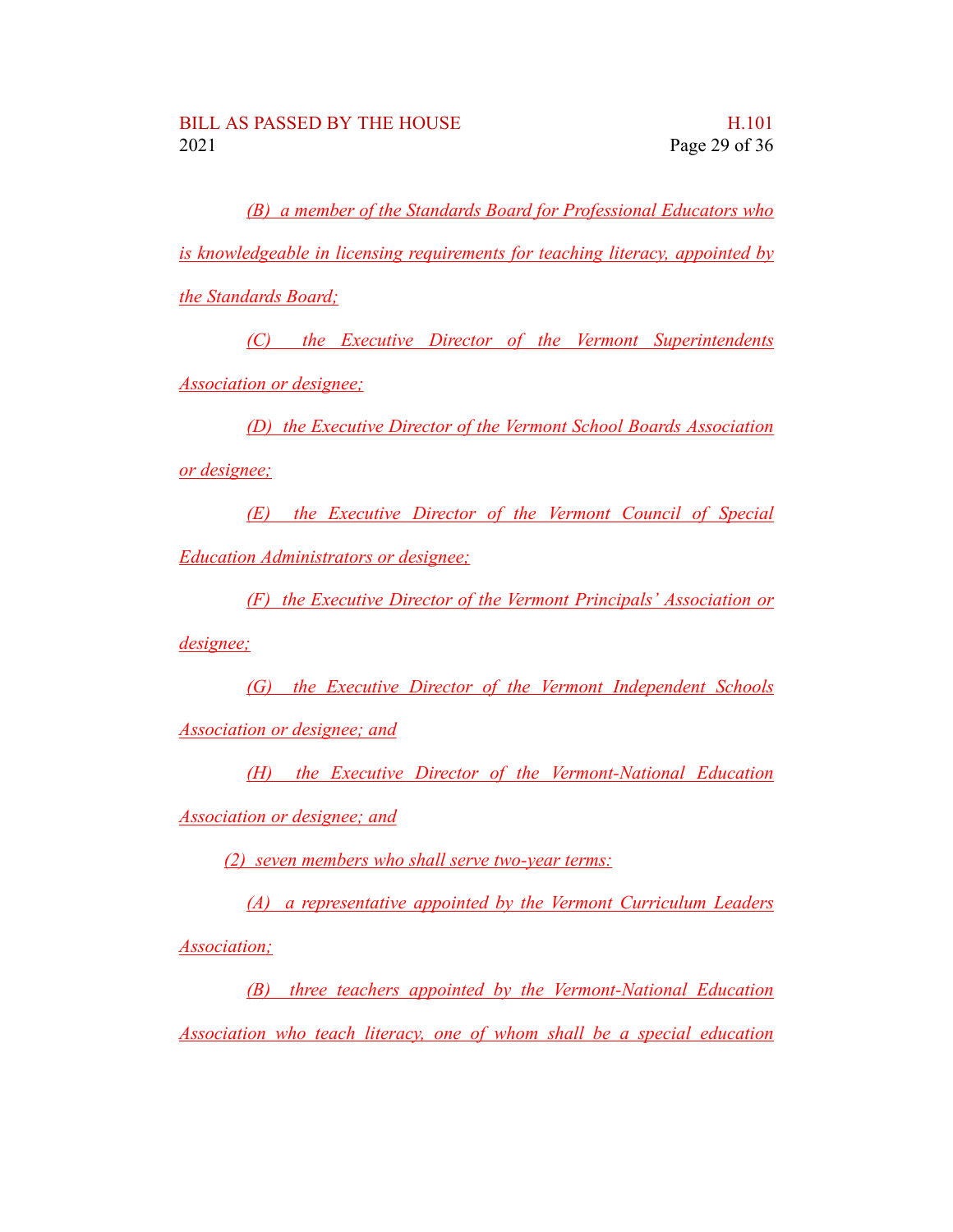*literacy teacher and two of whom shall teach literacy to students in prekindergarten through grade three;*

*(C) two community members who have struggled with literacy proficiency or supported others who have struggled with literacy proficiency, appointed by the Agency of Education in consultation with the Vermont Family Network; and*

*(D) one member appointed by the Agency of Education who has expertise in working with students with dyslexia.*

*(c) Members with two-year terms.*

*(1) A member with a term limit shall serve a term of two years and until a successor is appointed. A term shall begin on January 1 of the year of appointment and run through December 31 of the last year of the term. Terms of these members shall be staggered so that not all terms expire at the same time.*

*(2) A vacancy created before the expiration of a term shall be filled in the same manner as the original appointment for the unexpired portion of the term.*

*(3) A member with a term limit shall not serve more than two consecutive terms. A member appointed to fill a vacancy created before the expiration of a term shall not be deemed to have served a term for the purpose of this subdivision.*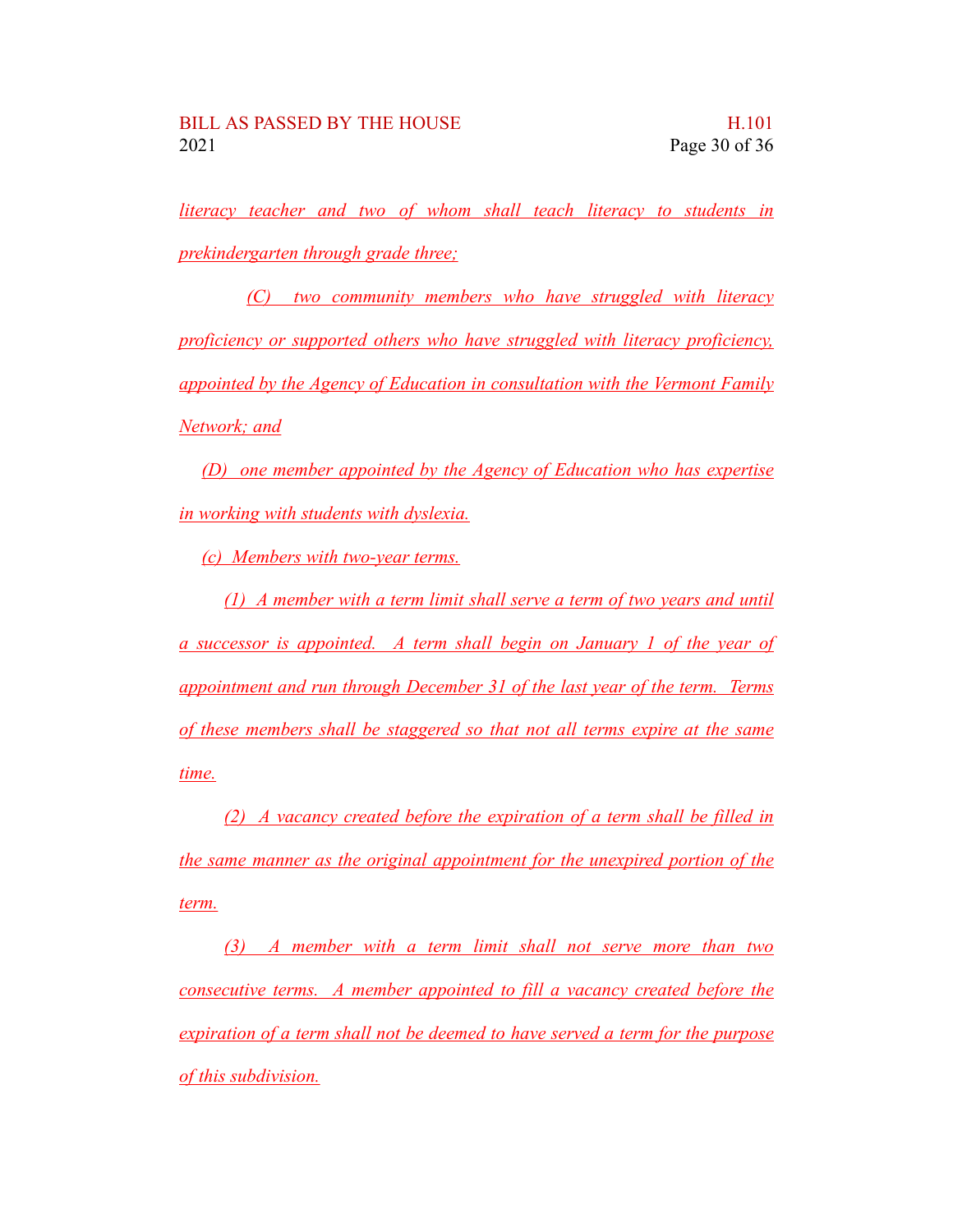*(d) Powers and duties. The Council shall advise the Agency of Education, the State Board of Education, and the General Assembly on how to improve proficiency outcomes in literacy for students in prekindergarten through grade 12 and how to sustain those outcomes and shall:*

*(1) advise the State Board of Education on how to update section 2903 of this title and the statewide literacy plan required by that section and how to maintain that plan;*

*(2) advise the Agency of Education on what services the Agency should provide to school districts to support implementation of the plan and on staffing levels and resources needed at the Agency to support the Statewide Literacy Coordinator;*

*(3) develop a plan for collecting literacy-related data that informs:*

*(A) literacy instructional practices;*

*(B) teacher professional development in the field of literacy;*

*(C) what proficiencies and other skills should be measured through literacy assessments and how those literacy assessments are incorporated into local assessment plans; and*

*(D) how to identify school progress in achieving literacy outcomes, including closing literacy gaps for students from historically underserved populations;*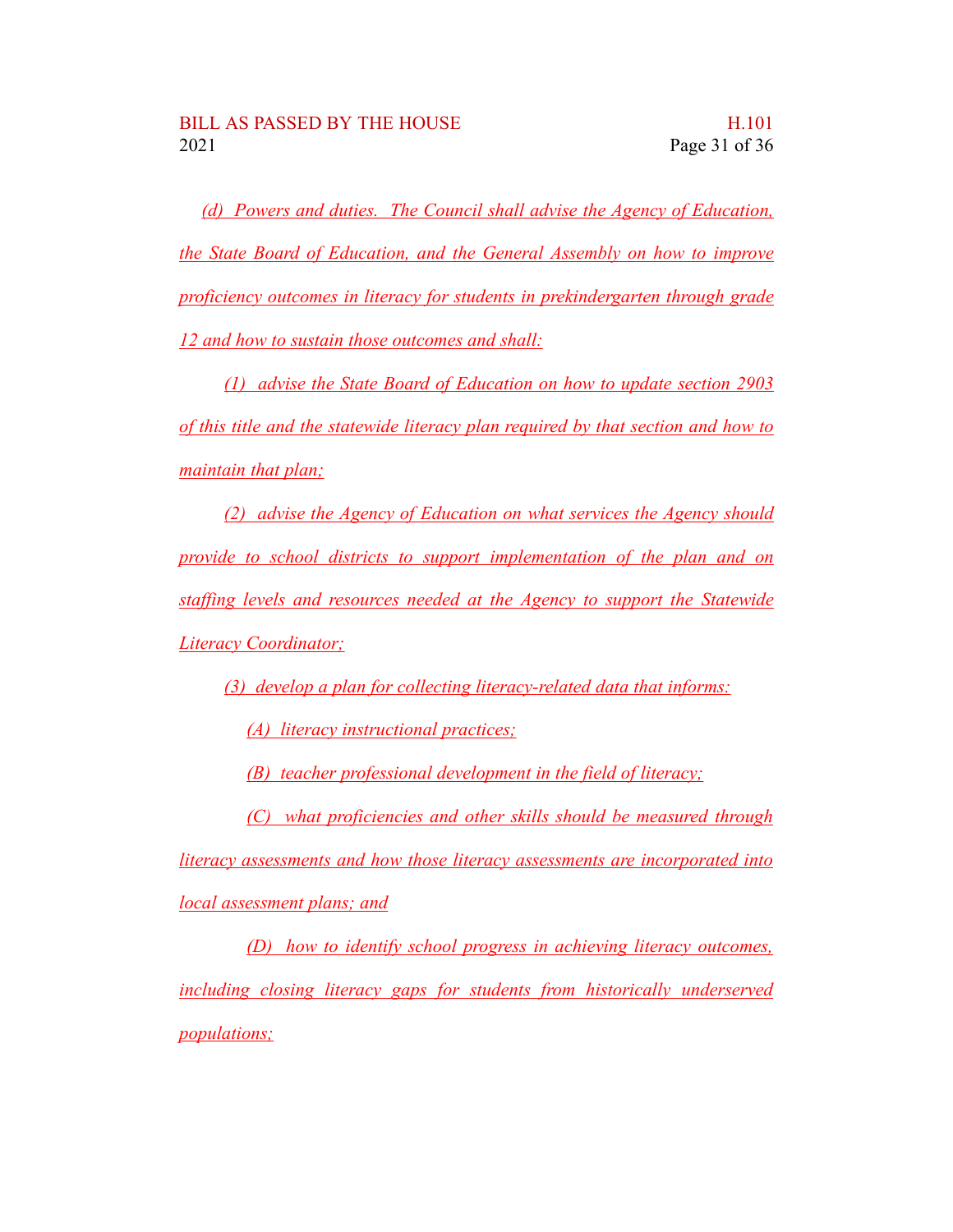*(4) recommend best practices for Tier 1, Tier 2, and Tier 3 literacy instruction within the multitiered system of supports required under section 2902 of this title to best improve and sustain literacy proficiency; and*

*(5) review literacy assessments and outcomes and provide ongoing advice as to how to continuously improve those outcomes and sustain that improvement.*

*(e) Report. Notwithstanding 2 V.S.A. § 20(d), annually on or before December 15, the Council shall submit a written report to the House and Senate Committees on Education with its findings, any recommendations for legislative action, and progress toward outcomes identified in this section. The report shall contain an executive summary, which shall not exceed two pages.*

*(f) Meetings.*

*(1) The Secretary of Education shall call the first meeting of the Council to occur on or before August 1, 2021.*

*(2) The Statewide Literacy Coordinator at the Agency of Education shall chair the Council, provided that until that position is filled, the Council shall select a chair from among its members.*

*(3) A majority of the membership shall constitute a quorum.*

*(4) The Council shall meet not more than eight times per year.*

*(g) Assistance. The Council shall have the administrative, technical, and legal assistance of the Agency of Education.*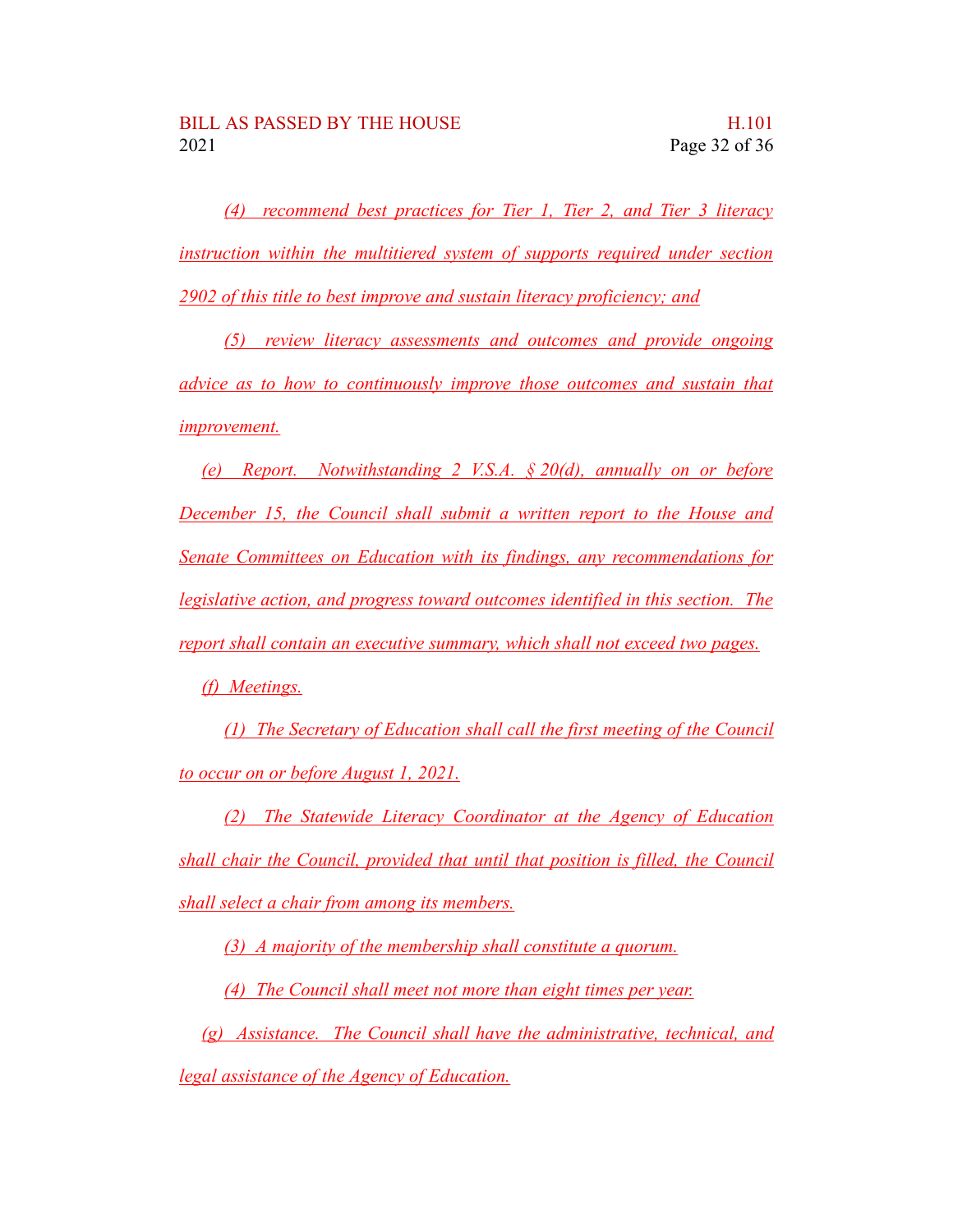*(h) Compensation and reimbursement. Members of the Council shall be entitled to per diem compensation and reimbursement of expenses as permitted under 32 V.S.A. § 1010 for not more than eight meetings of the Council per year.*

*Sec. 7. APPROPRIATION; ADVISORY COUNCIL ON LITERACY The sum of \$6,000.00 is appropriated from the General Fund in fiscal year 2022 to the Agency of Education for per diem and reimbursement of expenses for members of the Advisory Council on Literacy created under Sec. 6 of this act. Sec. 7. APPROPRIATION; ADVISORY COUNCIL ON LITERACY The sum of \$18,000.00 is appropriated from the American Rescue Plan Act of 2021 pursuant to Section 2001(f)(4), Pub. L. No. 117-2 in fiscal year 2022 to the Agency of Education for per diem and reimbursement of expenses for members of the Advisory Council on Literacy for fiscal years 2022, 2023 and 2024 created under Sec. 6 of this act.*

*Sec. 7. APPROPRIATION; ADVISORY COUNCIL ON LITERACY*

*The sum of \$21,000.00 is appropriated from the American Rescue Plan Act of 2021 pursuant to Section 2001(f)(4), Pub. L. No. 117-2 in fiscal year 2022 to the Agency of Education for per diem and reimbursement of expenses for members of the Advisory Council on Literacy for fiscal years 2022, 2023 and 2024 created under Sec. 6 of this act.*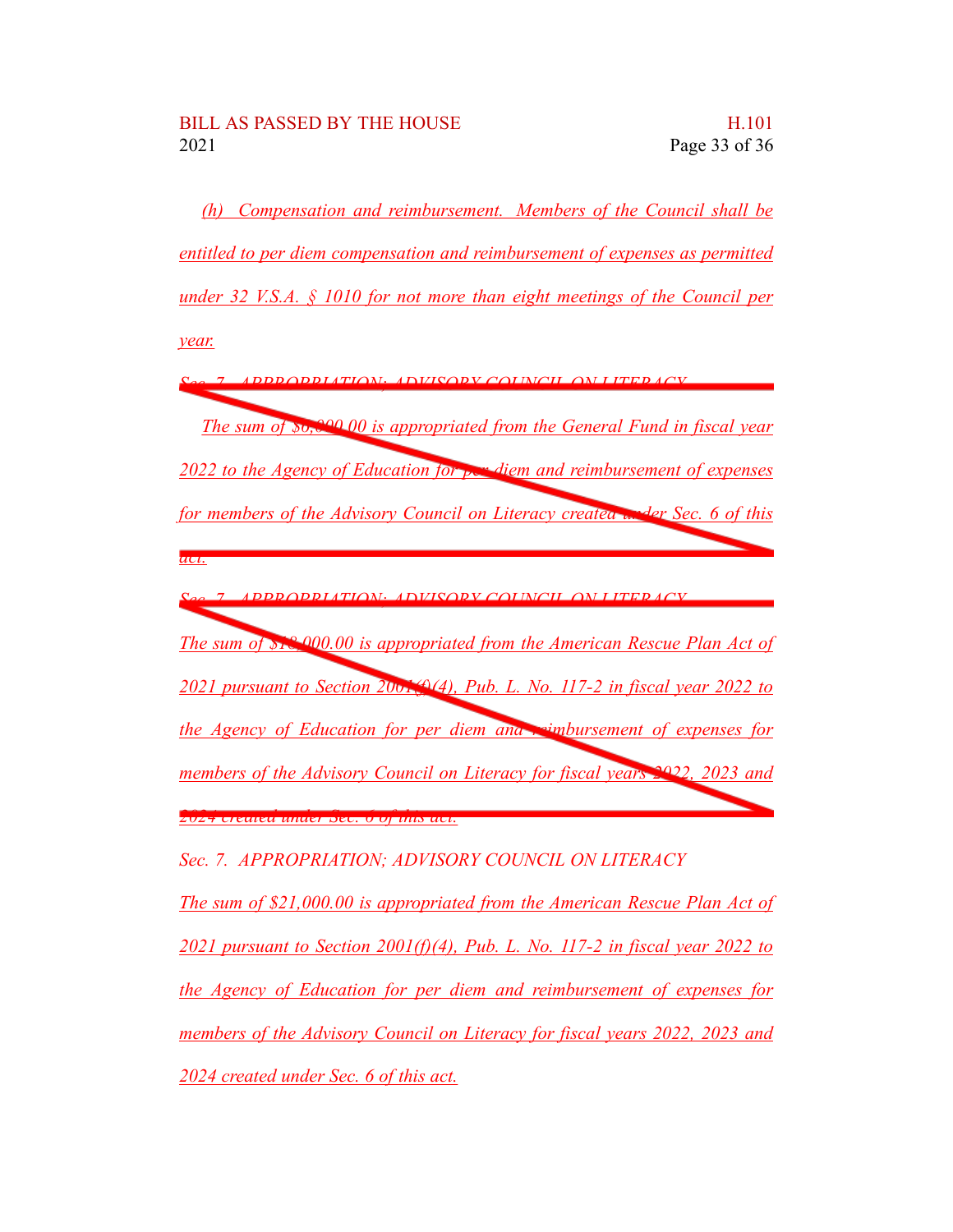*Sec. 8. AGENCY OF EDUCATION; ANNUAL BUDGET REQUEST The Agency of Education shall, in its annual budget request to the General Assembly, include the amount of \$6,000.00 for per diem and reimbursement of expenses for members of the Advisory Council on Literacy created under Sec. 6 of this act.*

*Sec. 8. REPEAL; ADVISORY COUNCIL ON LITERACY*

*16 V.S.A. § 2903a (Advisory Council on Literacy) as added by this act is repealed on June 30, 2024.*

*Sec. 9. IMPLEMENTATION OF THE ADVISORY COUNCIL ON*

*LITERACY*

*(a) The Advisory Council on Literacy, created in Sec. 6 of this act, is established on August 1, 2021.*

*(b) Members of the Council shall be appointed on or before August 1, 2021 and, for members with a term limit, their service on the Council from the date of appointment through December 31, 2021 shall not be counted toward their term limit.*

*(c)(1) In order to stagger the terms of the members of the Council, the initial terms of the following members shall be for one year:*

*(A) two of the teachers appointed under subdivision (b)(2)(B) of this section; and*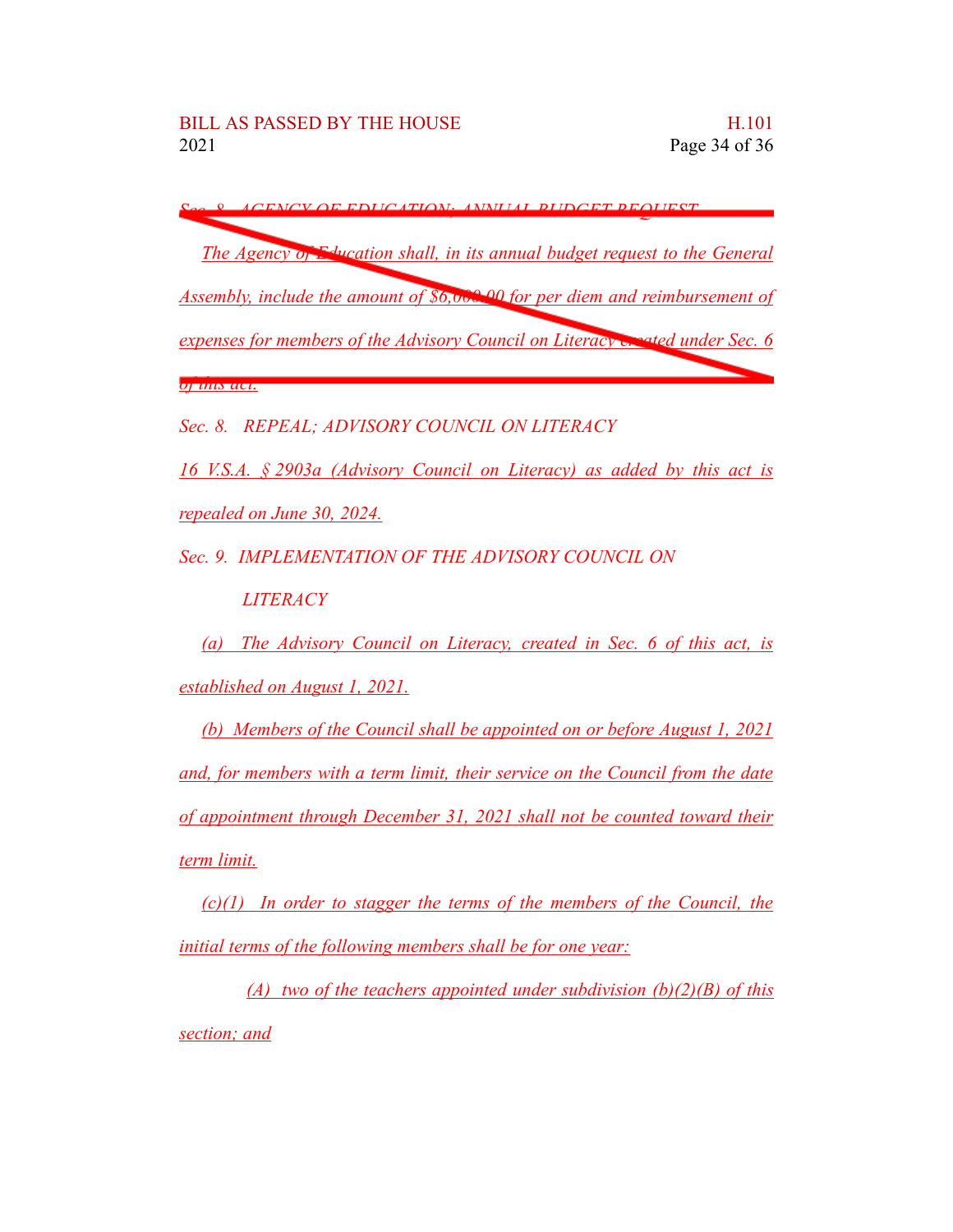*(B) the two community members appointed under subdivision (b)(2)(C) of this section.*

*(2) After the expiration of the initial term set forth in subdivision (1) of this subsection, Council member terms shall be as set forth in 16 V.S.A. § 2903a(c) in Sec. 6 of this act.*

*Sec. 10. AGENCY OF EDUCATION; LITERACY PLAN*

*Notwithstanding 16 V.S.A. § 2903(b), on or before December 1, 2021, the Agency of Education shall, in collaboration with the Advisory Council on Literacy created by Sec. 6 of this act, update the statewide literacy plan required under 16 V.S.A. § 2903(b).*

*Sec. 11. TEACHER PREPARATION PROGRAMS; REVIEW*

*(a) On or before December 1, 2021, the Agency of Education in collaboration with the Standards Board for Professional Educators shall review:*

*(1) teacher preparation programs to assess to what extent these programs prepare teacher candidates to use "evidence-based literacy instruction"; and*

*(2) licensing and re-licensing criteria as it pertains to literacy instruction.*

*(b) "Evidence-based literacy instruction" means reading, writing, and spelling instruction that is supported by high-quality research that meets*